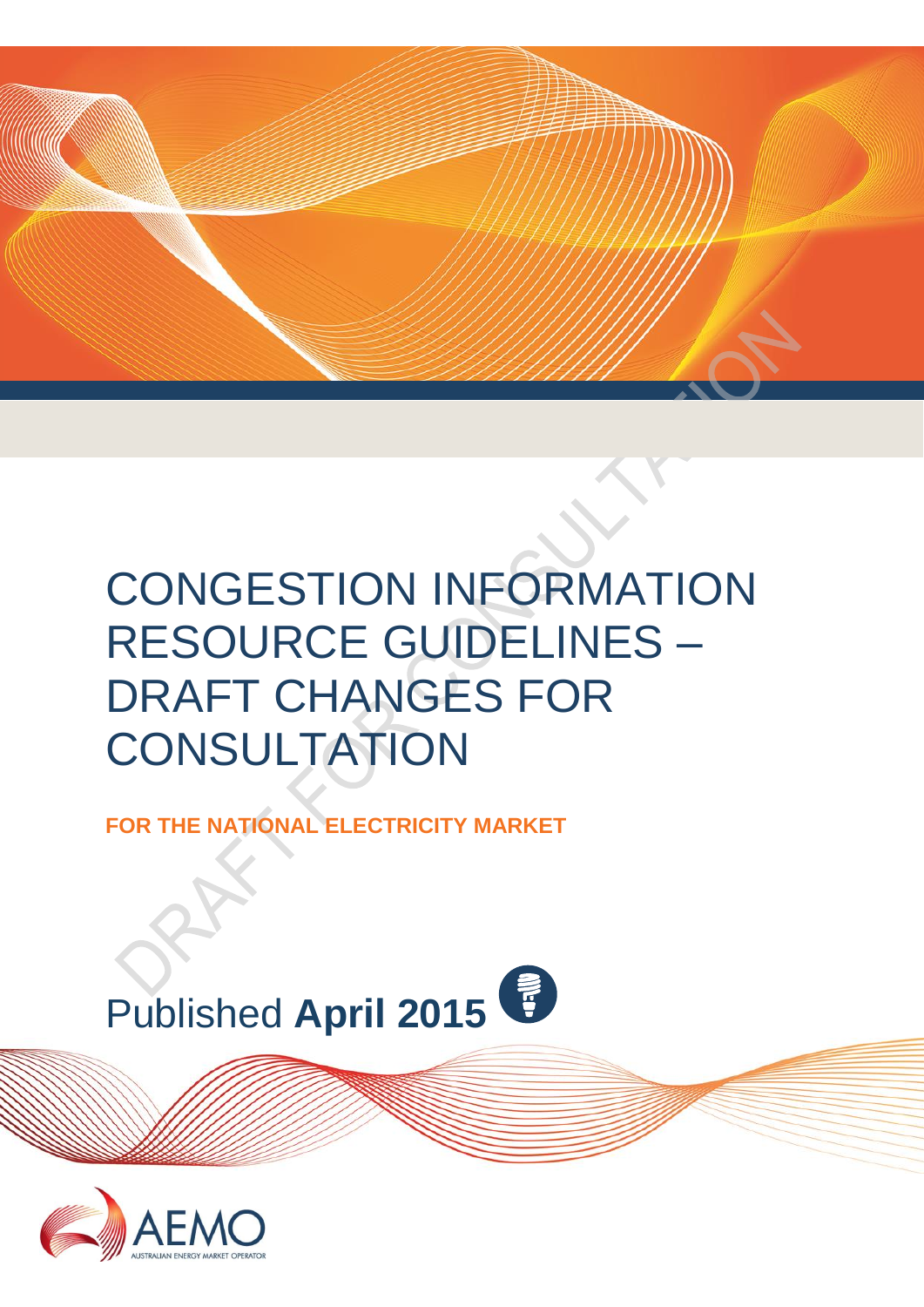

## IMPORTANT NOTICE

#### **Purpose**

AEMO has prepared this document to provide information about the congestion information resource (CIR), as at the date of publication.

#### **Disclaimer**

This document or the information in it may be subsequently updated or amended. This document does not constitute legal or business advice, and should not be relied on as a substitute for obtaining detailed advice about the National Electricity Law (NEL), the National Electricity Rules (NER), or any other applicable laws, procedures or policies. AEMO has made every effort to ensure the quality of the information in this document but cannot guarantee its accuracy or completeness.

Accordingly, to the maximum extent permitted by law, AEMO and its officers, employees and consultants involved in the preparation of this document:

- make no representation or warranty, express or implied, as to the currency, accuracy, reliability or completeness of the information in this document; and
- are not liable (whether by reason of negligence or otherwise) for any statements or representations in this document, or any omissions from it, or for any use or reliance on the information in it.

Copyright 2015. Australian Energy Market Operator Limited. The material in this publication may be used in accordance with the [copyright permissions](http://www.aemo.com.au/en/About-AEMO/Copyright-Permissions) on AEMO's website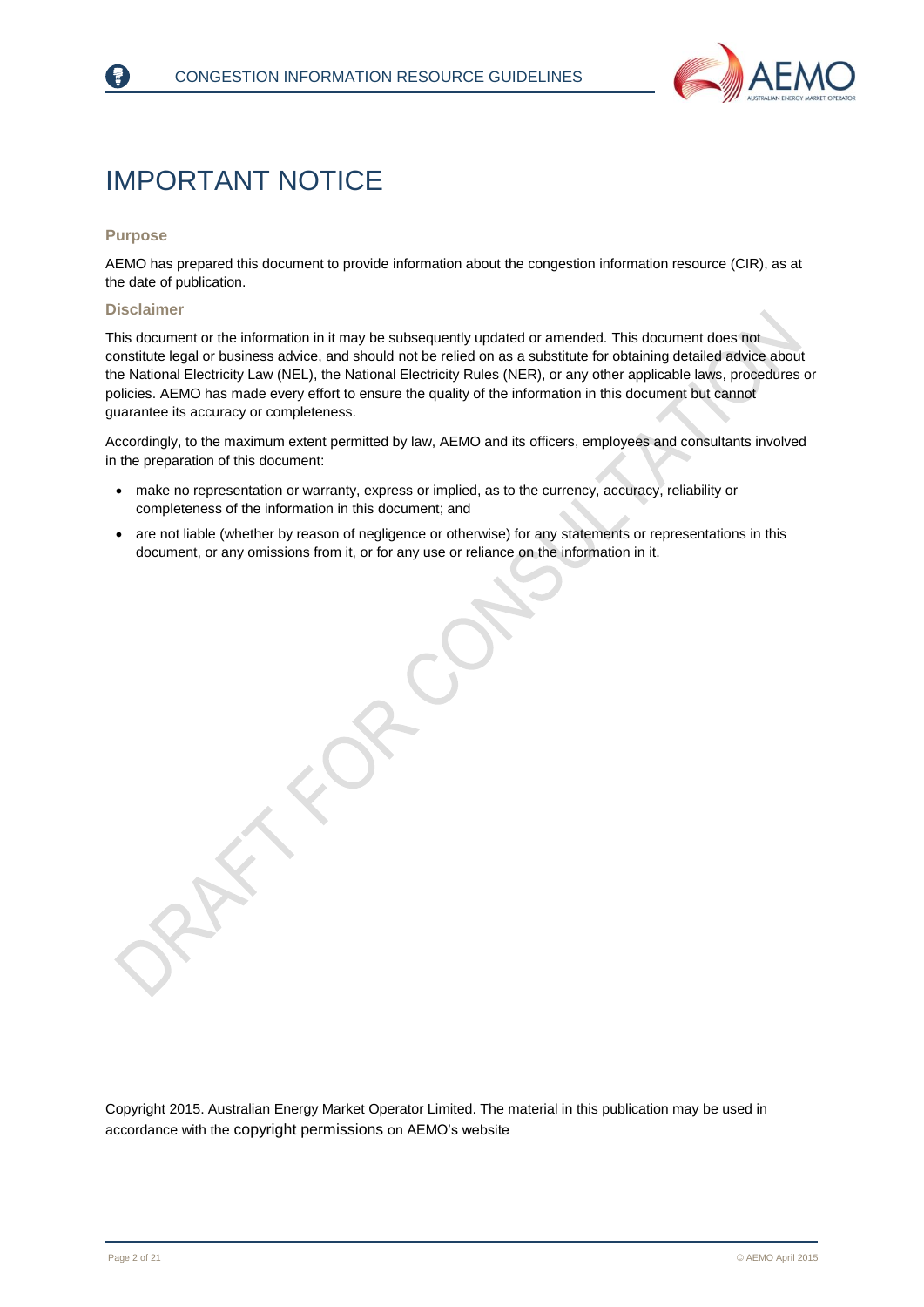



## <span id="page-2-0"></span>VERSION RELEASE HISTORY

| <b>Version</b><br>number | Release<br>date    | <b>Author</b>               | <b>Comments</b>                                                                                                                                                                                     |
|--------------------------|--------------------|-----------------------------|-----------------------------------------------------------------------------------------------------------------------------------------------------------------------------------------------------|
| 5.1<br><b>DRAFT</b>      | 24 April 2015      | Magnus<br>Hindsberger       | Marked-up draft revisions of mainly Section 1.5 (Future CIR development)<br>and Appendix 1 for consultation. Minor changes elsewhere to align wording<br>in document with the online documentation. |
| 5                        | 25 June<br>2014    | Ben Blake, Mahsa<br>Ahmadi  | Full document review. Updated for 2014 consultation, changed<br>Interconnector Quarterly performance report section, updated Planned<br>Electricity Network Outages to match current practice       |
| 4                        | 25 June<br>2013    | Ben Blake                   | Updated for 2013 consultation, updated URLs, updated list of CIR items,<br>removed minimum information section                                                                                      |
| 3                        | 27 June<br>2012    | Ben Blake                   | Converted to new AEMO template. Updated for 2012 consultation. Updated<br>URLs for new AEMO website. Included updated CIR items list in Appendix 1                                                  |
| $\overline{2}$           | 27 June<br>2011    | Ben Blake, Edwin<br>Ong     | Updated for 2011 consultation. Included revised disclaimer, revisions to<br>match AEMO style guide.                                                                                                 |
| 1.2                      | 6 July 2010        | <b>Ben Blake</b>            | Added AEMO disclaimer                                                                                                                                                                               |
| 1.1                      | 30 April 2010      | Ben Blake                   | Added heat map section to Appendix, minor corrections                                                                                                                                               |
| 1                        | 28 April 2010      | Ben Blake                   | Included extra fields for NOS, added NOS 24 hour summary                                                                                                                                            |
| 1<br><b>DRAFT</b>        | 1 March<br>2010    | <b>Ben Blake</b>            | Document tidy up, included changes for the Final CIR, removed references<br>to interim CIR and NER 11.30.x                                                                                          |
| Interim                  | 28 October<br>2009 | Ben Blake,<br>Michael Lyons | Original document for the Interim CIR                                                                                                                                                               |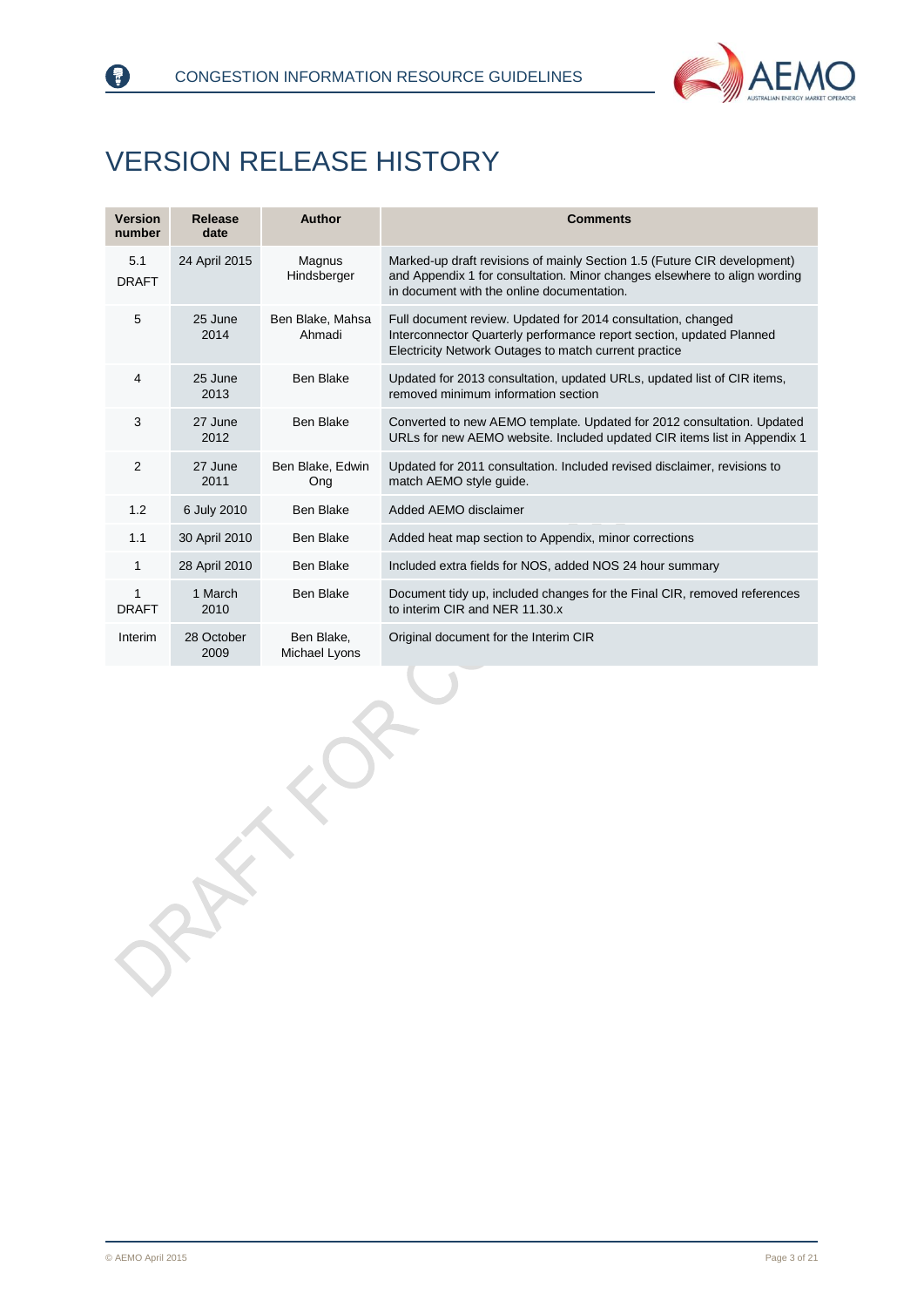

## **CONTENTS**

8

|                                                                                              | <b>IMPORTANT NOTICE</b>                                                                                                                                                                                                                                                                                                                                                                                                                                                                                                                       | $\mathbf 2$                                                                                                                         |
|----------------------------------------------------------------------------------------------|-----------------------------------------------------------------------------------------------------------------------------------------------------------------------------------------------------------------------------------------------------------------------------------------------------------------------------------------------------------------------------------------------------------------------------------------------------------------------------------------------------------------------------------------------|-------------------------------------------------------------------------------------------------------------------------------------|
|                                                                                              | <b>VERSION RELEASE HISTORY</b>                                                                                                                                                                                                                                                                                                                                                                                                                                                                                                                | 3                                                                                                                                   |
| 1.1.<br>1.2.<br>1.3.<br>1.4.<br>1.5.<br>2.1.<br>2.2.<br>2.3.<br>2.4.<br>2.5.<br>2.6.<br>2.7. | <b>1. OVERVIEW</b><br>History of the CIR<br>Description of the CIR<br>Layout of this document<br>Location of the CIR<br>Future CIR development<br>2. POLICY AND PROCESS DOCUMENTATION<br><b>Constraint Formulation Guidelines</b><br><b>Constraint Naming Guidelines</b><br><b>Constraint Implementation Guidelines</b><br>Schedule of Constraint Violation Penalty Factors<br>Confidence Levels, Offsets, and Operating Margins: Policy Document<br>Over-constrained dispatch re-run process<br><b>Constraint Frequently Asked Questions</b> | 6<br>6<br>6<br>6<br>$\overline{7}$<br>$\overline{7}$<br>8<br>8<br>8<br>8<br>8<br>$\overline{9}$<br>$\overline{9}$<br>$\overline{9}$ |
| 2.8.                                                                                         | <b>Limits Advice Guidelines</b><br><b>3. EDUCATIONAL MATERIAL</b>                                                                                                                                                                                                                                                                                                                                                                                                                                                                             | 9<br>10                                                                                                                             |
| 3.1.<br>3.2.                                                                                 | <b>Training Courses</b><br><b>Videos</b>                                                                                                                                                                                                                                                                                                                                                                                                                                                                                                      | 10<br>10                                                                                                                            |
|                                                                                              | 4. NETWORK STATUS AND CAPABILITY                                                                                                                                                                                                                                                                                                                                                                                                                                                                                                              | 11                                                                                                                                  |
| 4.1.<br>4.2.<br>4.3.<br>4.4.<br>4.5.<br>4.6.                                                 | <b>Network Outage Scheduler</b><br><b>Transmission Equipment Ratings</b><br><b>Planned Electricity Network Outages</b><br>Electricity market data available via the MMS web portal<br><b>Plain English Constraint Equations</b><br><b>Transmission line diagrams</b>                                                                                                                                                                                                                                                                          | 11<br>12<br>13<br>14<br>14<br>14                                                                                                    |
|                                                                                              | <b>5. STATISTICAL REPORTING STREAMS</b>                                                                                                                                                                                                                                                                                                                                                                                                                                                                                                       | 15                                                                                                                                  |
| 5.1.<br>5.2.<br>5.3.<br>5.4.<br>5.5.<br>5.6.                                                 | <b>Comparison of Regional and Locational Prices</b><br><b>Interconnector Quarterly Performance Report</b><br><b>Interconnector Limits for MT PASA</b><br><b>Annual Constraint Report</b><br><b>AEMO Incident Reports</b><br><b>Monthly Constraint Reports</b>                                                                                                                                                                                                                                                                                 | 15<br>15<br>16<br>16<br>16<br>16                                                                                                    |
| 6.                                                                                           | <b>ISSUES AND TRANSITIONAL ARRANGEMENTS</b>                                                                                                                                                                                                                                                                                                                                                                                                                                                                                                   | 17                                                                                                                                  |
| 6.1.                                                                                         | National Transmission Network Development Plan                                                                                                                                                                                                                                                                                                                                                                                                                                                                                                | 17                                                                                                                                  |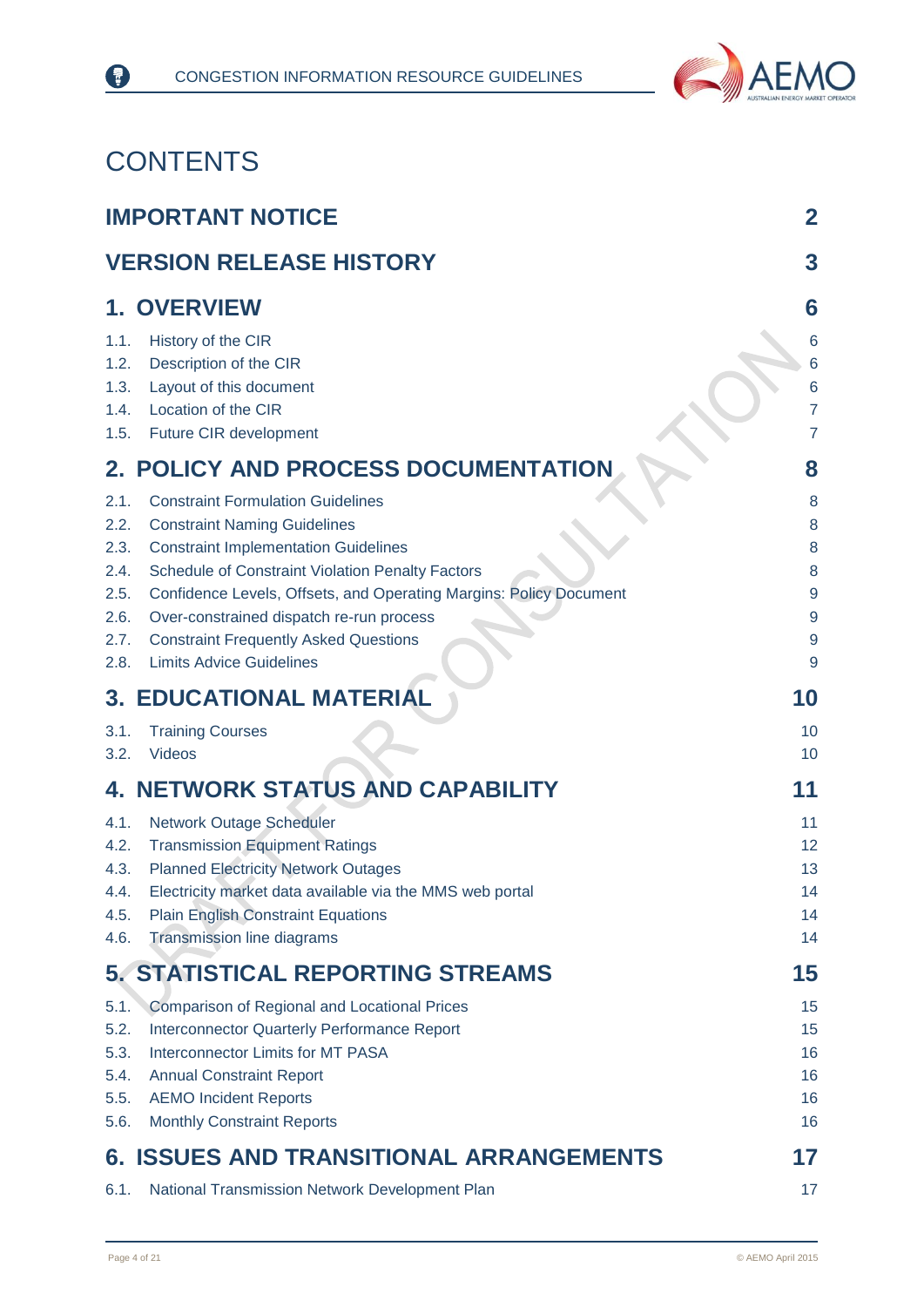



| 6.2.<br><b>TNSP Annual Planning Reports</b><br>6.3.<br>TNSP network augmentations | 17<br>17 |
|-----------------------------------------------------------------------------------|----------|
| 7. APPENDIX 1: ITEMS REQUESTED FOR THE CIR                                        | 18       |
| <b>MEASURES AND ABBREVIATIONS</b><br>Abbreviations<br>7.1.                        | 21<br>21 |
|                                                                                   |          |
| <b>TABLES</b>                                                                     |          |
| Table 7-1 - Items requested for the CIR                                           | 18       |
|                                                                                   |          |
|                                                                                   |          |
|                                                                                   |          |
|                                                                                   |          |
|                                                                                   |          |
|                                                                                   |          |
|                                                                                   |          |
|                                                                                   |          |
|                                                                                   |          |
|                                                                                   |          |
| PRAY                                                                              |          |
|                                                                                   |          |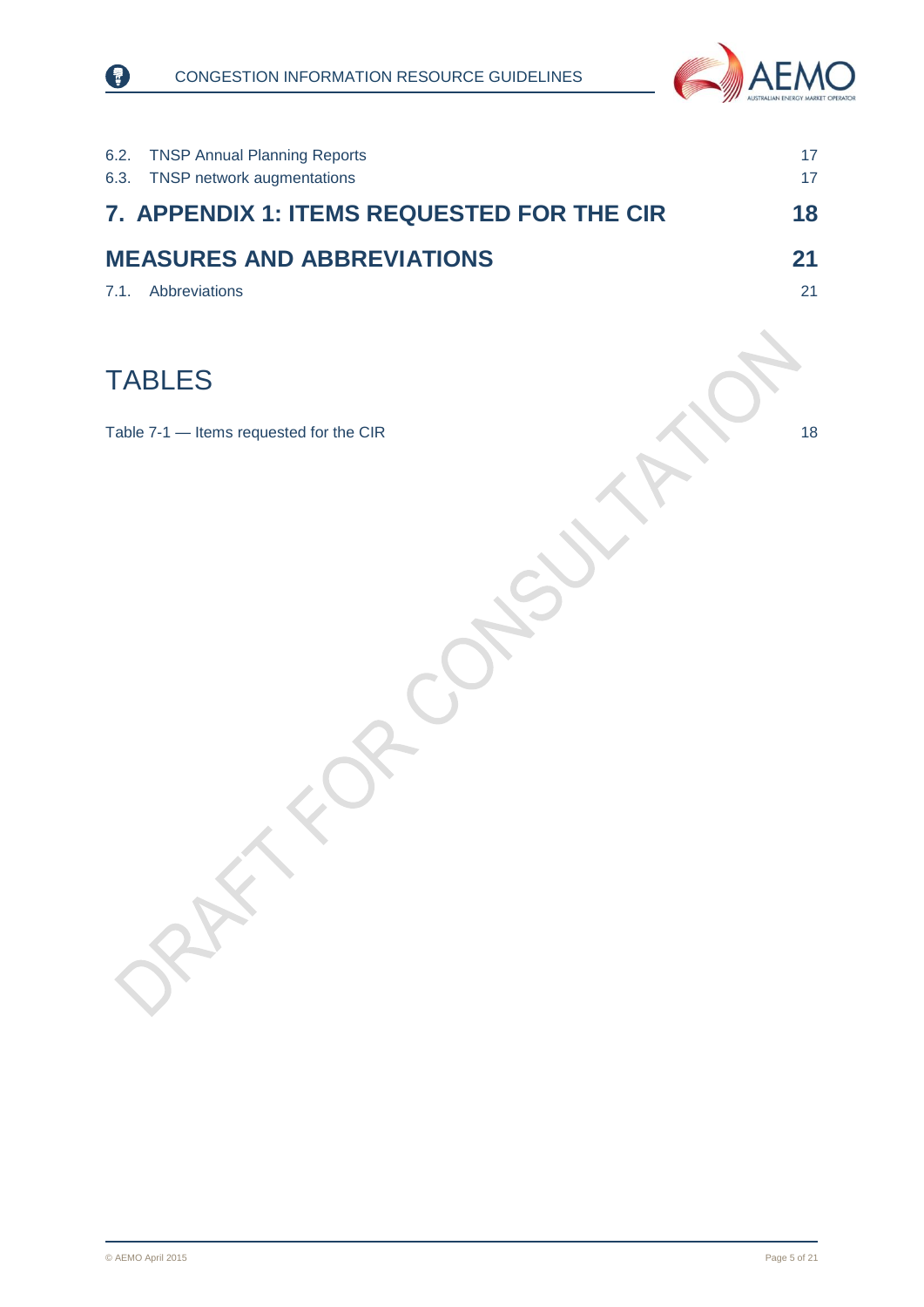

## <span id="page-5-0"></span>1. OVERVIEW

The Congestion Information Resource Guidelines (CIR Guidelines) provide CIR users with a reference that:

- Readily identifies what information is available in the CIR and where to find it.
- Assists in interpreting information contained in the CIR.
- Assists in understanding how information in the CIR is derived.
- Assist with stakeholder consultation during CIR development.

This draft version (v5.1) of the CIR Guidelines incorporates proposed changes to version 5 of the guidelines, which was published as result of the 2014 CIR consultation<sup>1</sup>. is effective from 1 September 2015-Following the consultation, AEMO will adapt the changes and publish a revised version of the CIR Guidelines (v6) with the effective date depending on the magnitude of changes proposed in the guidelines.

### <span id="page-5-1"></span>**1.1. History of the CIR**

Following completion of its Congestion Management Review in early 2008<sup>2</sup>, the Australian Energy Market Commission (AEMC) recommended to the Ministerial Council on Energy (MCE) that AEMO establish and maintain a CIR.

The NER was subsequently changed to reflect the AEMC Rule titled "National Electricity Amendment (CIR Rule) No 16 2009", effective 1 September 2009.

To meet its NER obligations AEMO:

- Established an interim CIR in October 2009.
- Established the first CIR in September 2011.
- Has undertaken annual consultations on the CIR development since 2010.
- Develop the CIR based on submissions to the annual consultations.

### <span id="page-5-2"></span>**1.2. Description of the CIR**

The objective of the CIR is to provide information, in a cost effective manner, to National Electricity Market (NEM) participants that enables an understanding of network congestion patterns and projections of market outcomes in the presence of network congestion.

### <span id="page-5-3"></span>**1.3. Layout of this document**

Each eThe following chapters in this document relates to one each presents the information available in the of the five sections on the CIR website. These are:

- Policy and Processes: Contains congestion-related policies and procedures used by AEMO to manage network congestion in the NEM.
- Educational Material: Contains information about AEMO's constraint management course.
- Network Status and Capability: Contains information relating to forecast and past transmission outages, and the implications of those outages for electrical transfer capability.

\_\_\_\_\_\_\_\_\_\_\_\_\_\_\_\_\_\_\_\_\_\_\_\_\_\_\_\_\_\_\_\_\_\_\_\_\_\_\_\_\_\_\_\_\_\_\_\_\_\_ <sup>1</sup> AEMO. 2014 Congestion Information Resource consultation. Available at[: http://www.aemo.com.au/Consultations/National-](http://www.aemo.com.au/Consultations/National-Electricity-Market/Open/2014-Congestion-Information-Resource-consultation)[Electricity-Market/Open/2014-Congestion-Information-Resource-consultation.](http://www.aemo.com.au/Consultations/National-Electricity-Market/Open/2014-Congestion-Information-Resource-consultation) Viewed: 22 April 2015.

<sup>&</sup>lt;sup>2</sup> AER. Congestion Management Review. Available at: [http://www.aemc.gov.au/Markets-Reviews-Advice/Congestion-](http://www.aemc.gov.au/Markets-Reviews-Advice/Congestion-Management-Review)[Management-Review.](http://www.aemc.gov.au/Markets-Reviews-Advice/Congestion-Management-Review) Viewed: 7-20 April 20142015.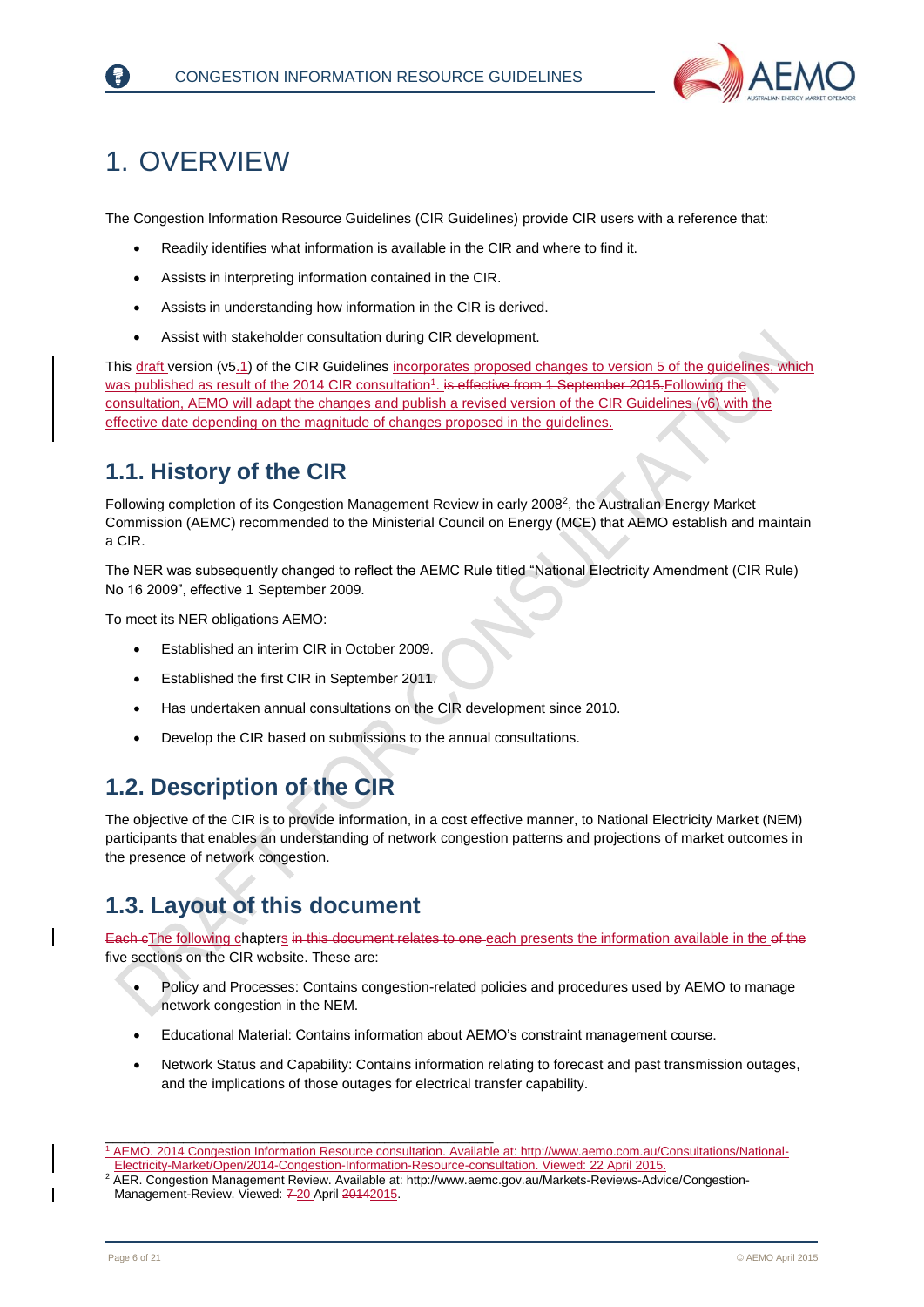

- Statistical Reporting Streams: Contains routine analyses of specific aspects of transmission congestion, updated periodically.
- Issues and Transitional Arrangements: Contains information on aspects of congestion management currently under development or subject to change.

### <span id="page-6-0"></span>**1.4. Location of the CIR**

The CIR is available on AEMO's website at[: http://www.aemo.com.au/Electricity/Market-Operations/Congestion-](http://www.aemo.com.au/Electricity/Market-Operations/Congestion-Information-Resource)[Information-Resource.](http://www.aemo.com.au/Electricity/Market-Operations/Congestion-Information-Resource)

### <span id="page-6-1"></span>**1.5. Future CIR development**

AEMO continues to develop the CIR to match stakeholder needs in line with clause 3.7A(d). To manage this process AEMO:

- Includes CIR development as a standingan agenda item for NEM Wholesale Consultative Forum (NEMWCF) meetings at least annually,- Item where proposals for change, proposal viability, and priorities are discussed in some detail. AEMO and stakeholder groups are expected to undertake action items for analysis and discussion between meetings.
- Approximately once a year, distribute the NEMWCF's position for consultation in accordance with Rule 3.7A(d).
- Conducts formal stakeholder consultation as needed, but in any event, at least every three years in accordance with clause 3.7A(d) to determine how the CIR guidelines should be changed.
- Continues this process on an ongoing basis.

AEMO undertakes a cost–benefit analysis of proposals to change the CIR. This is managed using a release planning strategy similar to that used for AEMO's market systems. Under this approach:

- All proposals accepted through the consultation process are ranked in terms of relative benefit based upon certain criteria. This ranking is developed as part of the consultation process.
- Resources required to implement each proposal are identified. This includes both development costs, ongoing operational costs, and resources required by transmission network service providers (TNSPs) where appropriate.
- The proposals are then grouped into annual releases according to the ranking and the resources available for each release.

Some proposals may take several years to implement. If proponents considered this unacceptable, AEMO, in consultation with the NEMWCF, can assess whether the cost to accelerate the work is justified.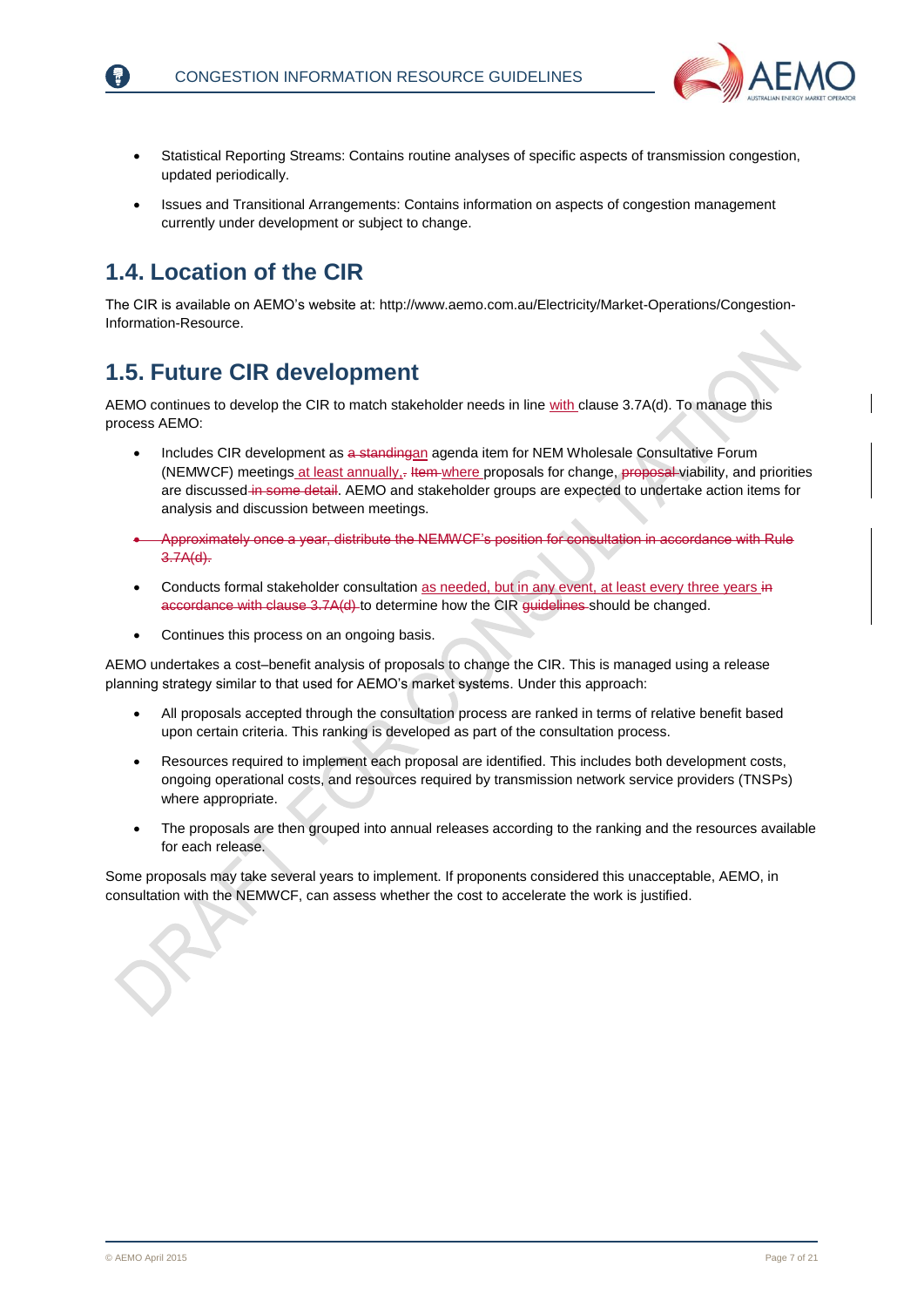

## <span id="page-7-0"></span>2. POLICY AND PROCESS DOCUMENTATION

The Policies and Process section of the CIR contains the policies and procedures AEMO uses to manage network congestion. A list of the policies and procedures is set out below, followed by a brief description of the information they contain.

### <span id="page-7-1"></span>**2.1. Constraint Formulation Guidelines**

AEMO follows the Constraint Formulation Guidelines when developing constraint equations. This document includes:

- The methodology used to develop constraint equation terms and coefficients.
- The policy on what terms appear on the left or right hand side of a constraint equation to allow AEMO to control all the variables (i.e., a fully co-optimised constraint equation).
- The circumstances when AEMO would use an alternative constraint formulation.
- How AEMO receives information from market participants.
- The policy on negative residue management.
- The process for invoking and revoking constraint equations.

This document is updated via formal Rules consultation.

### <span id="page-7-2"></span>**2.2. Constraint Naming Guidelines**

Each constraint set, constraint equation, and constraint function stored in AEMO's market systems requires a unique identifier or name.

This document outlines the guidelines AEMO follows when creating the names. The names provide a quick way to identify the relevant purpose, system condition, and regional location.

This document is updated as required.

### <span id="page-7-3"></span>**2.3. Constraint Implementation Guidelines**

The Constraint Implementation Guidelines provide:

- The structure of constraint sets, equations, and functions in AEMO's market systems.
- Examples of how energy and frequency control ancillary service (FCAS) constraint equations are formulated.
- Examples of solutions to constraint equations.

This document is updated as required.

### <span id="page-7-4"></span>**2.4. Schedule of Constraint Violation Penalty Factors**

Occasionally, and particularly at times of power system stress, it is not possible for the national electricity market dispatch engine (NEMDE) or projected assessment of system adequacy (PASA) to identify a dispatch solution that satisfies all constraint equations and the regional energy balance requirements.

In these situations, the solution violates one or more constraint equations. Constraint equation violation penalty (CVP) factors provide NEMDE and PASA with information about the relative importance of all constraint equations. This enables appropriate decisions about which constraint equations should be violated, and by how much, when some degree of violation is unavoidable.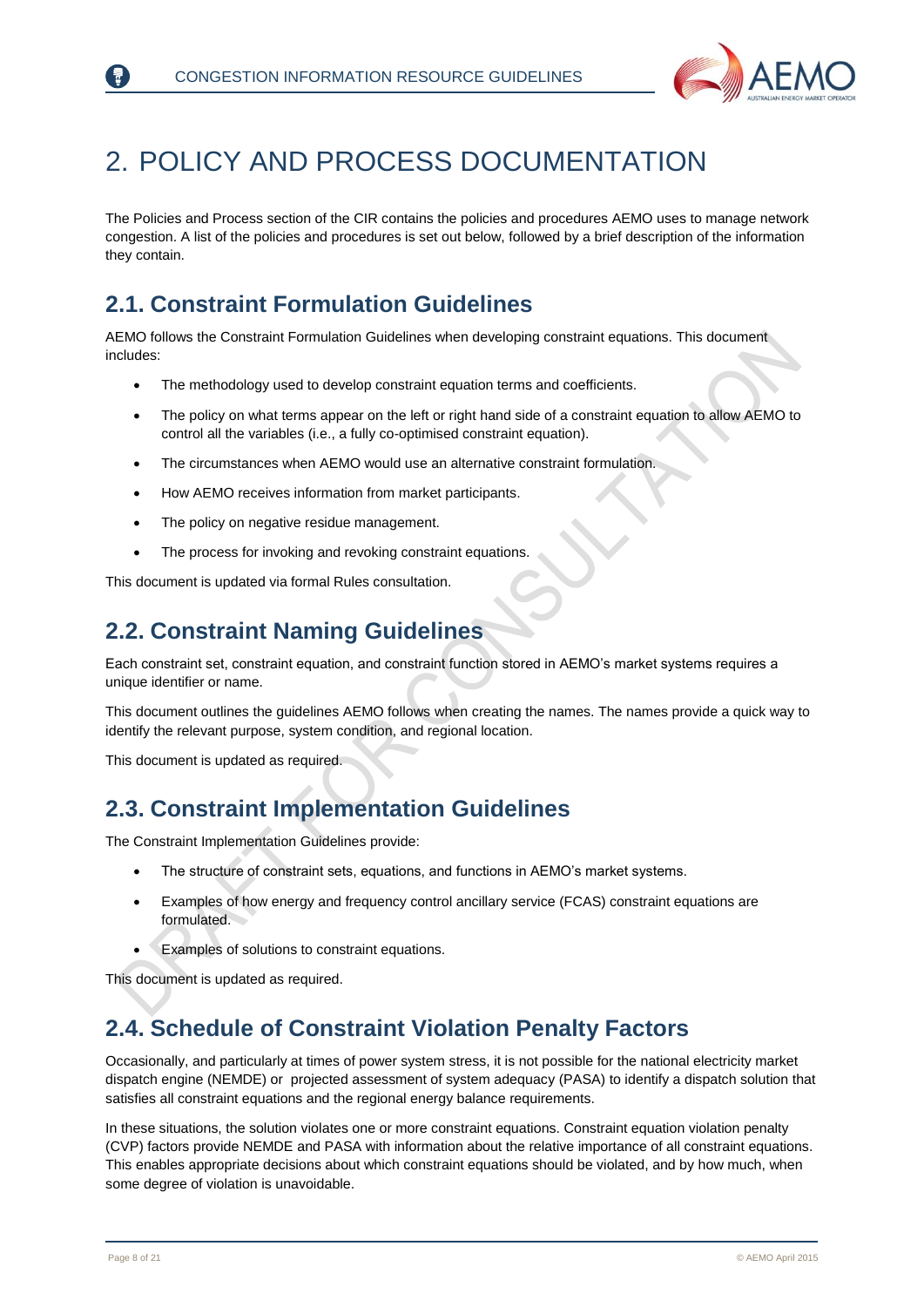

The CVP factors determine the priority of constraint equations by type (e.g., FCAS, network security, direction constraints, and ramp rate limits).

The CVP factors are listed in the constraint violation penalty factors document; changes to this are made through consultation with interested parties as and when issues with the current list are identified.

This document is updated as required.

### <span id="page-8-0"></span>**2.5. Confidence Levels, Offsets, and Operating Margins: Policy Document**

This document details the parties responsible for determining confidence levels, offsets, and operating margins as well as the factors considered when calculating these values.

This document is updated as required.

### <span id="page-8-1"></span>**2.6. Over-constrained dispatch re-run process**

An over-constrained dispatch (OCD) occurs when the cost of violating one or more constraint equations leads to a dispatch price that is either above the market price cap or below the market price floor.

NEMDE uses a linear programming optimisation method to solve a five-minute dispatch run. To find a feasible solution, NEMDE uses the CVP factor to determine the constraint priority order. If a feasible solution cannot be found without violating one or more constraint equations, NEMDE selects which constraint equations to violate based on their order of merit. This can lead to an OCD.

National Electricity Rule 3.8.1 (c) requires AEMO to develop procedures that resolve OCD cases so that the dispatch price is determined by bids and offers of scheduled plant and not by the relevant constraint violation penalty factors.

The procedure involves relaxing the violated constraint equations and re-running the dispatch process to obtain a revised dispatch price. The procedure has an automatic (real-time) component and a manual (next business day) component.

This procedure is amended through formal Rules consultation.

### <span id="page-8-2"></span>**2.7. Constraint Frequently Asked Questions**

This document contains a list of frequently asked questions (FAQ) about constraints and their operation in the NEM. It is updated as required.

### <span id="page-8-3"></span>**2.8. Limits Advice Guidelines**

The Limits Advice Guidelines provide market participants with information about what AEMO requires to convert limit advice into constraint equations.

This document is updated as required.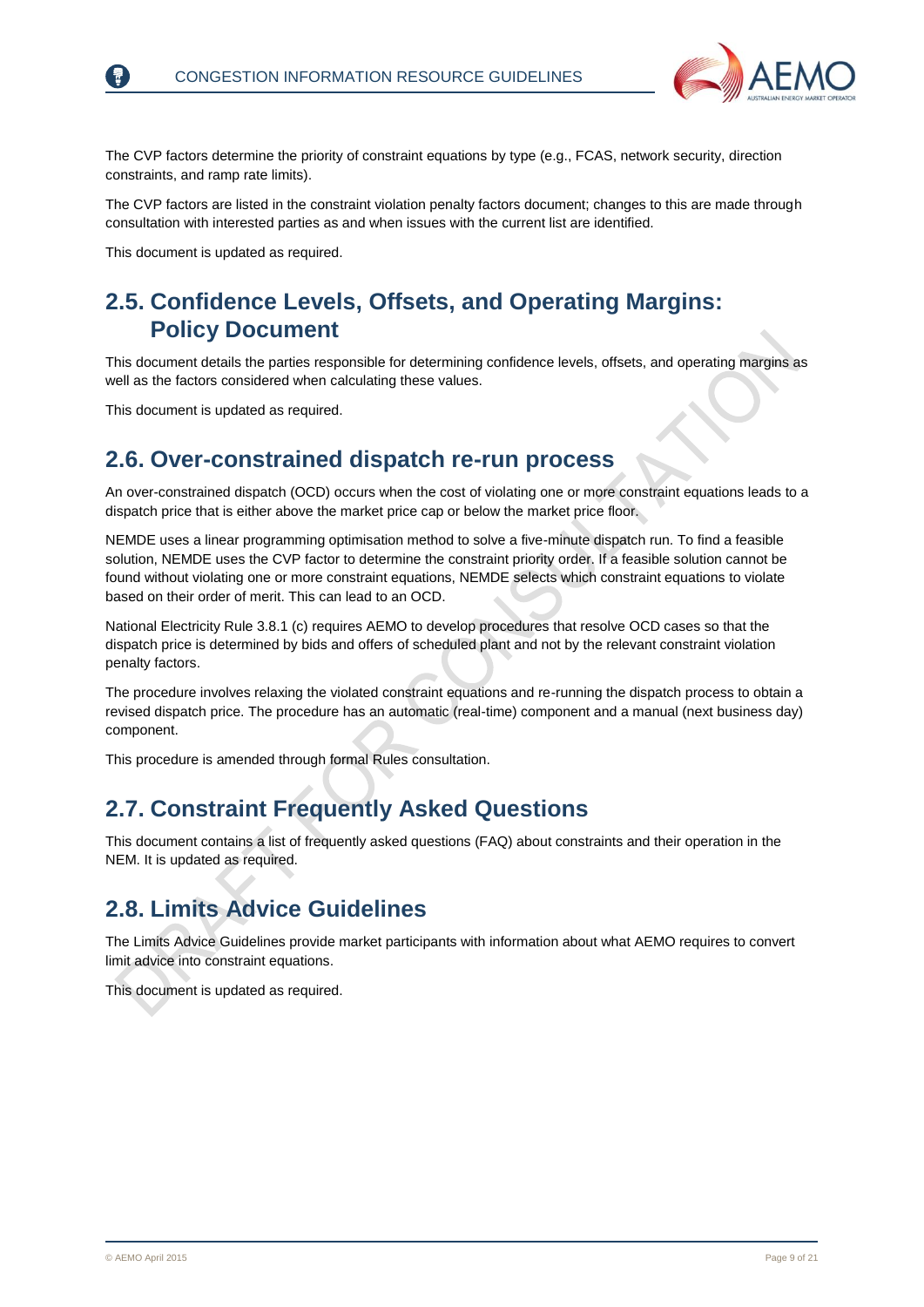

## <span id="page-9-0"></span>3. EDUCATIONAL MATERIAL

### <span id="page-9-1"></span>**3.1. Training Courses**

AEMO offers several NEM training courses designed to improve participant understanding of how the NEM works.

One of the courses AEMO offers is an interactive constraints management course (Network and FCAS Constraints in the NEM). This assists stakeholders understand how congestion is managed from a NEM operational perspective, and how it affects dispatch and pricing outcomes.

The course is run face-to-face over two days, and is scheduled regularly across NEM jurisdictions. A fee is charged to reflect the cost of running the course.

### <span id="page-9-2"></span>**3.2. Videos**

 $|? \rangle$ 

This section of the CIR contains brief videos explaining how constraint equations work.

New videos are updated as required.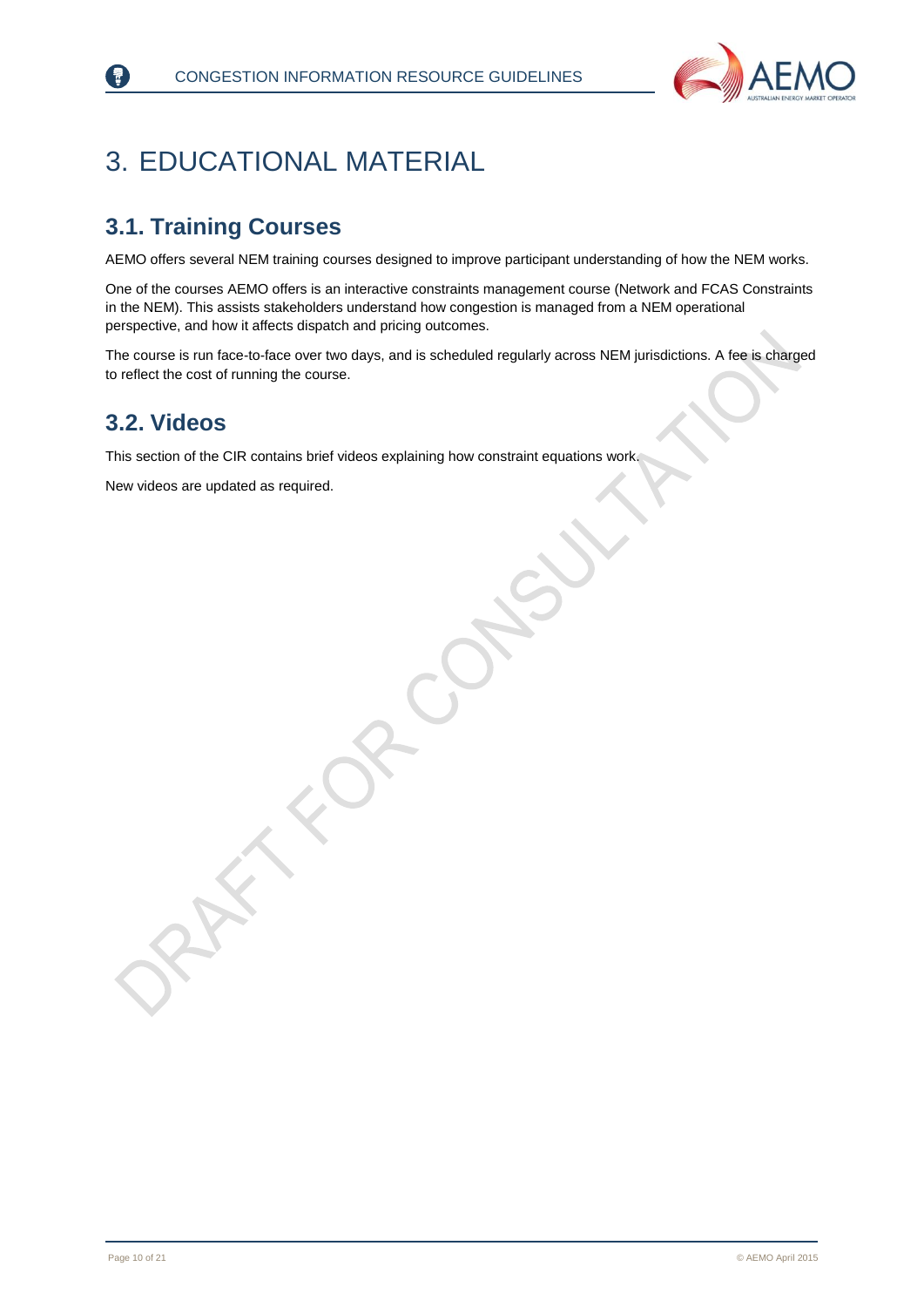

## <span id="page-10-0"></span>4. NETWORK STATUS AND CAPABILITY

This section of the CIR contains information relating to the physical status of the electricity transmission network and its capability to transfer power between network locations.

This includes information about anticipated and historical transmission equipment outages, and the implications of those outages for power transfer capabilities.

Registered market participants can view this information to assist in projecting market outcomes.

### <span id="page-10-1"></span>**4.1. Network Outage Scheduler**

Under Rule 3.7A(p), TNSPs are required to submit their best estimates regarding planned network outages.

TNSPs meet this obligation by entering information about their network outages into the network outage scheduler (NOS) application. This includes information about all out-of-service work, and any secondary bookings forecast to constrain the dispatch process.

#### **4.1.1. Inputs**

Bookings for outages can be made up to two years in advance or at short notice in response to an emergency. TNSPs enter the following outage information into the NOS:

- The equipment affected by the outage.
- The planned start and end time of the outage.
- Whether it is secondary or in-service work.
- Any notes associated with the outage.

AEMO assesses the outage bookings and enters the following information into the NOS:

- Any constraint equations invoked associated with the outage.
- The assessment status of the outage.
- Any further notes associated with the outage.

#### **4.1.2. Outputs**

The NOS publishes a report, updated every 30 minutes, which contains the following information about each outage:

- Region name NEM region name.
- Station name the terminal or switching station at which the work is based.
- Equipment name the element which is out of service to the system.
- Equipment type e.g., Line, XFMR: transformer, CP: Capacitor, BUS: busbar.
- kV the voltage level of the equipment.
- Start time planned date and time for the outage commencement, or actual start time if an outage has commenced.
- End time planned date and time for the outage completion.
- Recall time the time required to recall the outage.
- Date/time of the original inclusion of the outage in the NOS.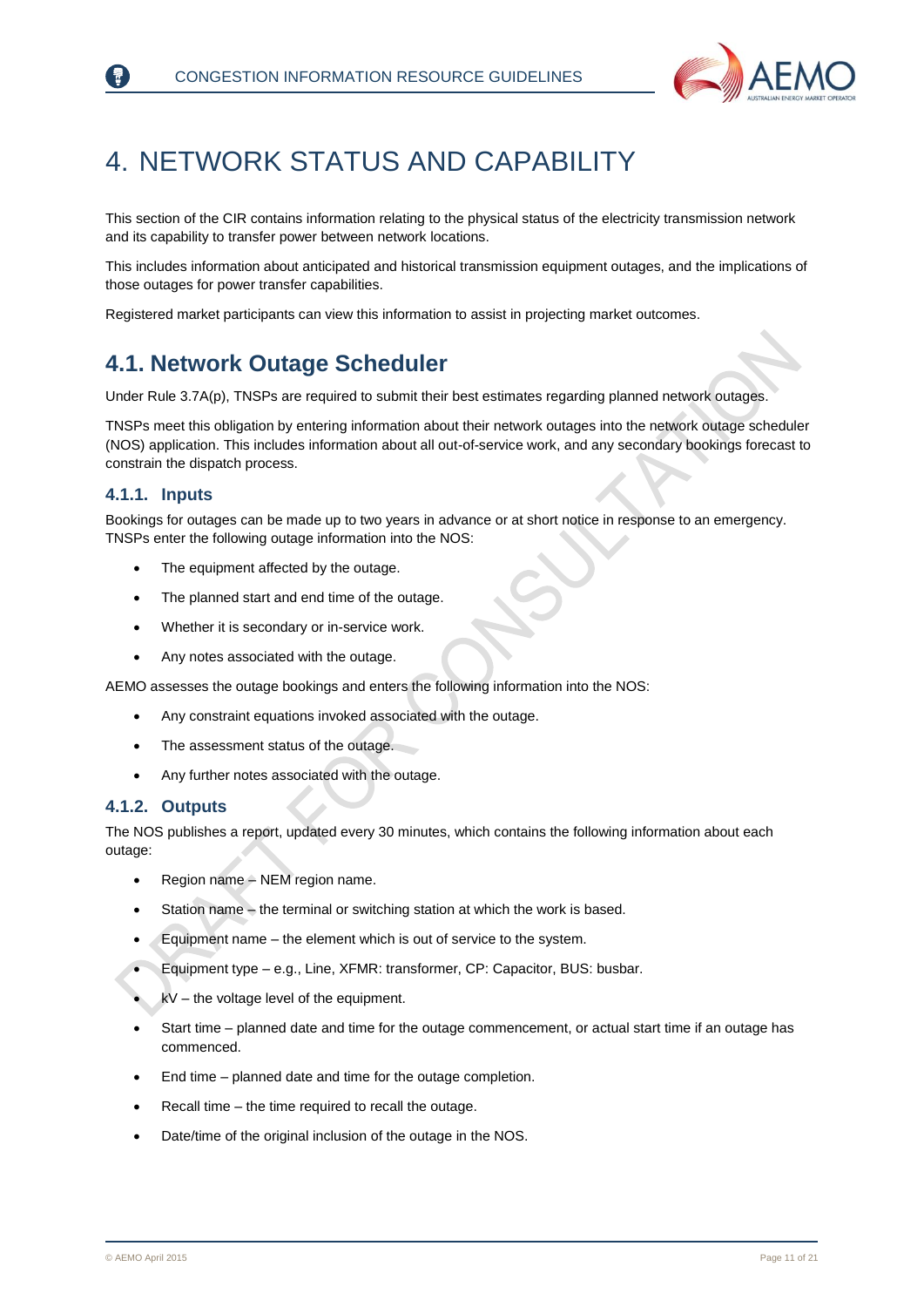

- Date/time of the last change This includes only a change to the outage date(s). It excludes minor changes to the NOS entry such as TNSP notes, outage time change on the same day, and outage status updates.
- TNSP that submitted the outage.
- Status indicates the likelihood of the outage proceeding.
- Constraint set ID constraint set identifier from constraint library.
- Secondary/in-service flag:
	- $\circ$  1 = secondary or in-service work.
	- $\circ$  0 = normal out of service.
- Recall time (D) time required to return the out or service plan during the day.
- Recall time (N) time required to return the out or service plan during the night.
- Date/time of original inclusion of outage.
- Date/time of last change.
- TNSP that submitted the change.
- Resubmit reason TNSP's reason for the change in the outage.

### <span id="page-11-0"></span>**4.2. Transmission Equipment Ratings**

Under Rule S5.1.12, network service providers (NSPs) are required to advise AEMO of the rating of their transmission lines, distribution lines, and other equipment.

This can be provided as static data for use under specified conditions; telemetered dynamic real time data for use in dispatch timeframe; or be hand dressed in AEMO's EMS in urgent circumstances.

AEMO publishes two reports on the transmission equipment ratings (TER) section of the CIR. These reports contain information about static ratings for use under specified conditions:

- The first report, Altlimits, contains information on all plant ratings in use by AEMO. This report is updated when AEMO receives new information and loads it into the EMS.
- The second report, Public TER Daily, contains only those plant ratings used in constraint equations. It identifies the SPD ID $3$  used by constraint equations to reference the rating, and whether the rating value is dynamically calculated (dynamically calculated values are not included in the file). This file is updated daily.

#### **4.2.1. Inputs**

NSPs provide information about their equipment including the rating application levels, application rules, and the rating values.

This information is provided if NSPs add new equipment into their network or if existing equipment ratings change.

#### **4.2.2. Altlimits Report Outputs**

The following information is published in the TER report:

\_\_\_\_\_\_\_\_\_\_\_\_\_\_\_\_\_\_\_\_\_\_\_\_\_\_\_\_\_\_\_\_\_\_\_\_\_\_\_\_\_\_\_\_\_\_\_\_\_\_

- Site name the substation, terminal station, or power station name.
- Plant type transmission lines may be 'LINE', 'TIE', 'SUMM' for summated lines, or 'S\_REACT' for series reactors. Transformers may be 'TRANS', 'TX', or 'TF'.

<sup>&</sup>lt;sup>3</sup> A SPD ID is the identifier used in a constraint equation to represent a data quantity (such as a rating, line flow, or generator output).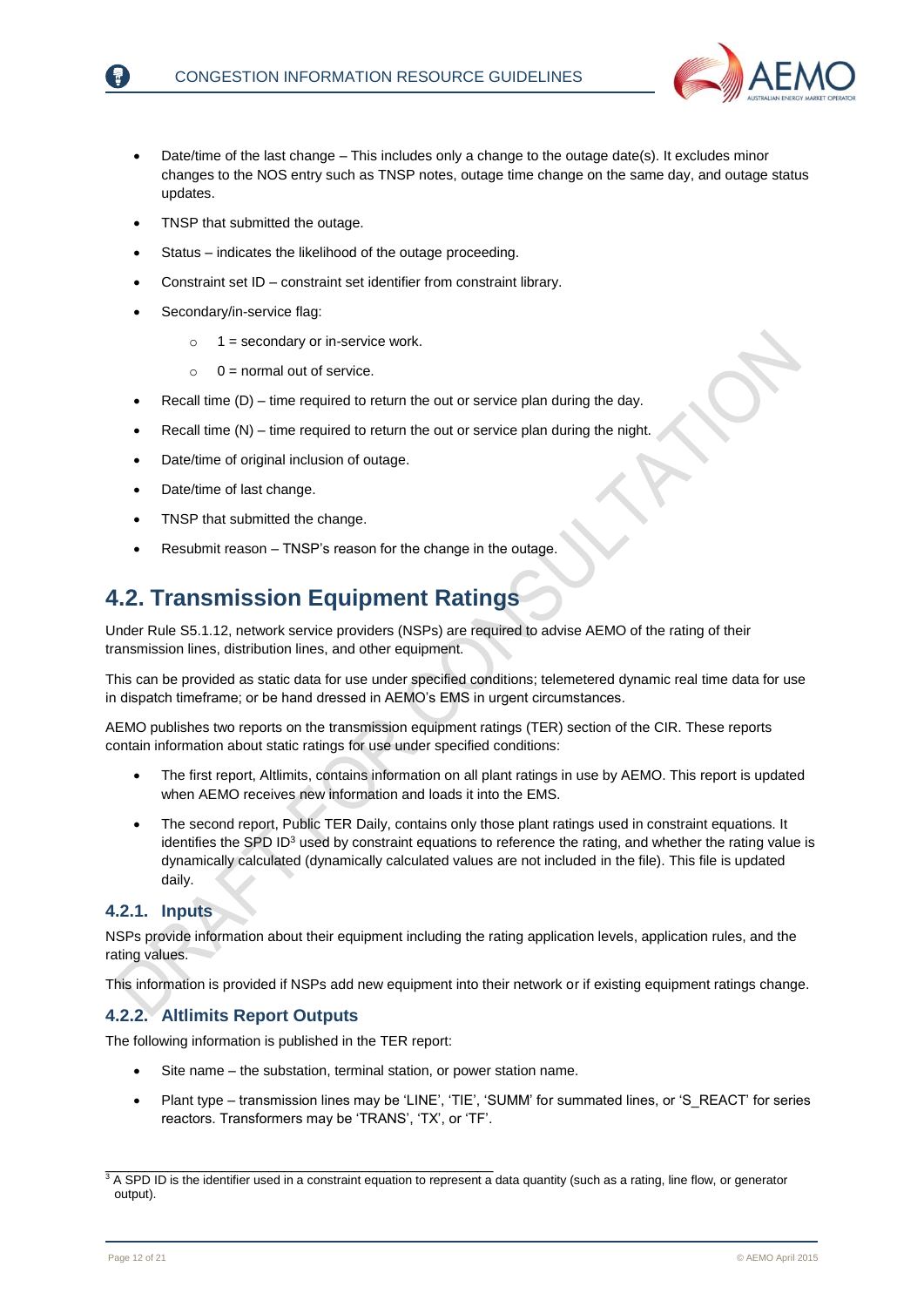

- Plant ID the equipment identifier.
- Region the NEM region.
- Measurement all values included in the publication process are MVA quantities.
- Level NORM, EMER, or LDSH.
- Alternate value an identifier which describes when the rating is applicable, such as summer or winter.
- Low and high the low and high provide a directional feature in the application of the rating. When associated with the site name, the low and high are interpreted using the convention of a positive value represents power flow from the site into the equipment.

#### **4.2.3. Public TER Daily Report Outputs**

The following information is published in the Public TER Daily report:

- Site ID the substation, terminal station, or power station name.
- Equipment type transmission lines may be 'LINE', 'TIE', 'SUMM' for summated lines. Transformers may be 'TRANS', 'TX', or 'TF'.
- Equipment ID the equipment identifier.
- Region the NEM region.
- Rating Level NORM, EMER, or LDSH.
- Alternate value an identifier which describes when the rating is applicable, such as summer or winter.
- Rating the rating value. Positive values indicate power flow from the site into the equipment.
- Rating Type either STATIC or DYNAMIC. Ratings with the Rating Type of DYNAMIC have a real time telemetered rating value supplied by the asset owner. This report does not include the telemetered rating value in the Rating field. The dynamic rating value would normally be the rating applied in Dispatch (and in some cases for a number of Pre-dispatch intervals).
- SPD ID the identifier used in a constraint equation RHS to reference the rating value.
- Effective From the date and time the rating is active from and available as an input to constraint equations.
- Effective To the date and time the rating is made inactive and unavailable as an input to constraint equations.

#### **4.2.4. Using the Transmission Equipment Ratings**

The information in the TER can assist participants with network analysis.

The ratings can also assist with constraint equation analysis as they can be used to determine what rating was used in a particular constraint equation.

### <span id="page-12-0"></span>**4.3. Planned Electricity Network Outages**

NER 3.7A(b)(1) requires AEMO to publish information about planned network events likely to materially affect network constraints in relation to a transmission system.

The CIR includes information on network outages planned for the next 13 months that, in the reasonable opinion of the relevant TNSP, will (or are likely to) have a material effect on transfer capabilities. TNSPs must provide AEMO with this information by the fifth business day of each month in accordance with the timetable for providing information for the medium term PASA.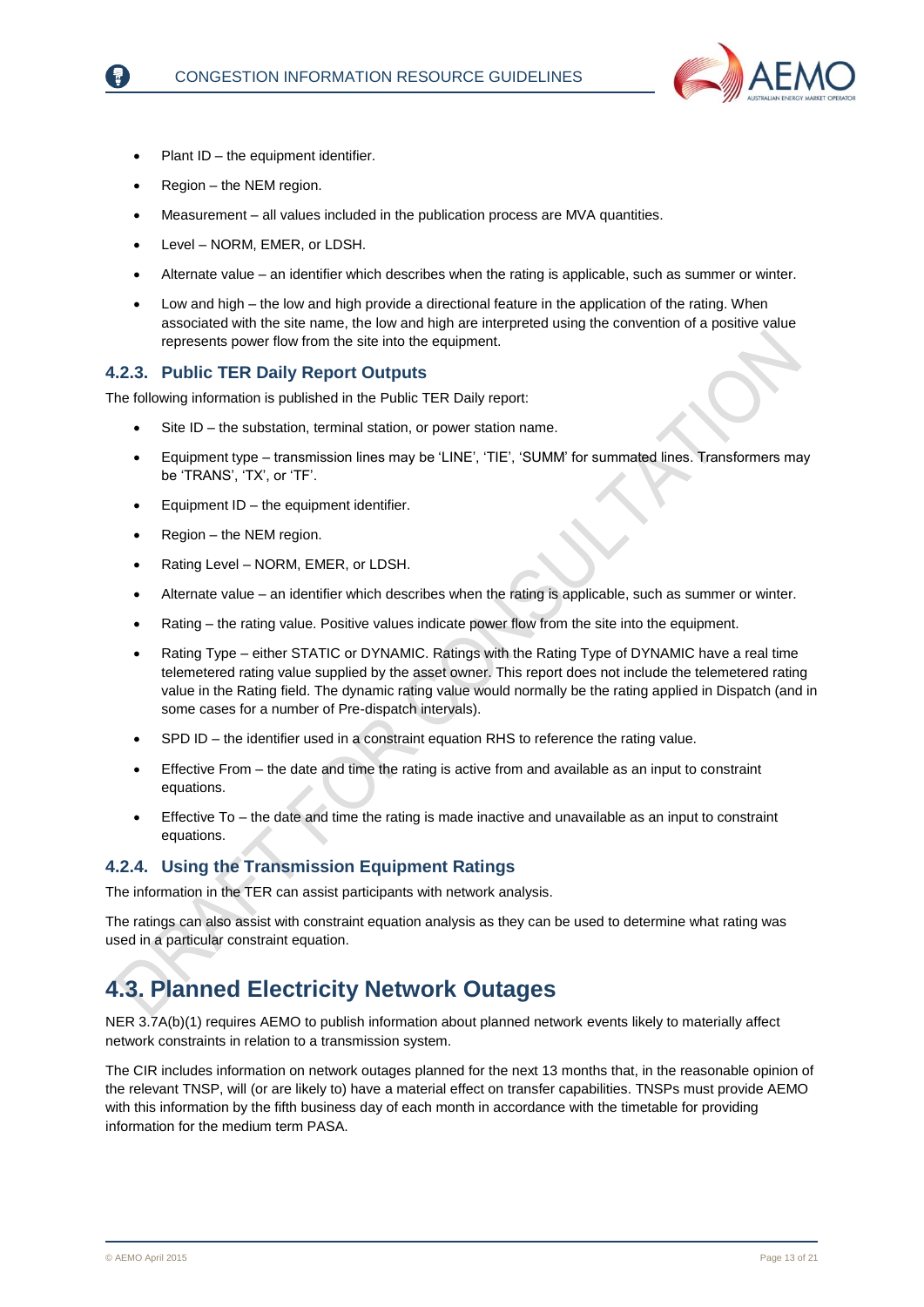

#### **4.3.1. Outputs**

AEMO has two methods for publishing planned electricity network outages, depending on how the TNSP provides the information:

- Via the existing NOS data publication (see Section 9.1). This is AEMO's preferred method.
- Via spreadsheets published on the planned electricity network outage page.

AEMO provides an assessment of the projected impact of planned network outages on power transfer capabilities by including the constraint set ID in the NOS data and the spreadsheets.

Plain English descriptions of the constraint equations are available via AEMO's market management system (MMS) web portal (see Section 9.4.2).

#### **4.3.2. Timeframe for publishing planned network event information**

In accordance with the spot market operations timetable<sup>4</sup>, AEMO publishes the planned network event information by 4.00 pm on the fifteenth business day of each month.

### <span id="page-13-0"></span>**4.4. Electricity market data available via the MMS web portal**

The MMS is a secure web portal that provides current market information to registered electricity market participant only. Each participant has access to these web pages and the security model allows participants to manage the rights of the users in their organisation.

AEMO provides information in the CIR about how participants can access and configure the MMS web portal.

#### **4.4.1. Outputs**

The congestion related outputs in the MMS web portal are the constraint equation and interconnector solution results. These results are available for the Dispatch, Pre-dispatch and short term PASA timeframes.

Where constraint equation IDs are listed a link is provided to the "plain English" converter.

### <span id="page-13-1"></span>**4.5. Plain English Constraint Equations**

The plain English constraint equation converter, available on the MMS web portal, produces a version of a constraint equation which can be more easily understood by participants.

The conversion tool changes the IDs used on the left and right hand sides of constraint equations to a description (e.g., Q\_DIRLK\_H31MDNR\_TRFMR becomes "MW flow on Molendinar 275/110 kV transformer" and "NBAY1" is converted to "Bayswater unit 1").

It also converts reverse Polish notation (RPN) calculations into conventional algebraic form.

### <span id="page-13-2"></span>**4.6. Transmission line diagrams**

\_\_\_\_\_\_\_\_\_\_\_\_\_\_\_\_\_\_\_\_\_\_\_\_\_\_\_\_\_\_\_\_\_\_\_\_\_\_\_\_\_\_\_\_\_\_\_\_\_\_

AEMO produces single line diagrams of the national transmission network as part of its National Transmission Network Development Plan (NTNDP). This information is updated annually. It includes:

- An interactive map providing information about modelled projects, market simulation outputs, and other information.
- A high-level overview of the main transmission networks and interconnections for each region.
- Detailed network diagrams containing further network details at the bus level.

<sup>4</sup> AEMO. Spot Market Operations Timetable. Available at: [http://www.aemo.com.au/Electricity/Market-Operations/Dispatch/Spot-](http://www.aemo.com.au/Electricity/Market-Operations/Dispatch/Spot-Market-Operations-Timetable)[Market-Operations-Timetable.](http://www.aemo.com.au/Electricity/Market-Operations/Dispatch/Spot-Market-Operations-Timetable) Viewed on: 3 March 201422 April 2015.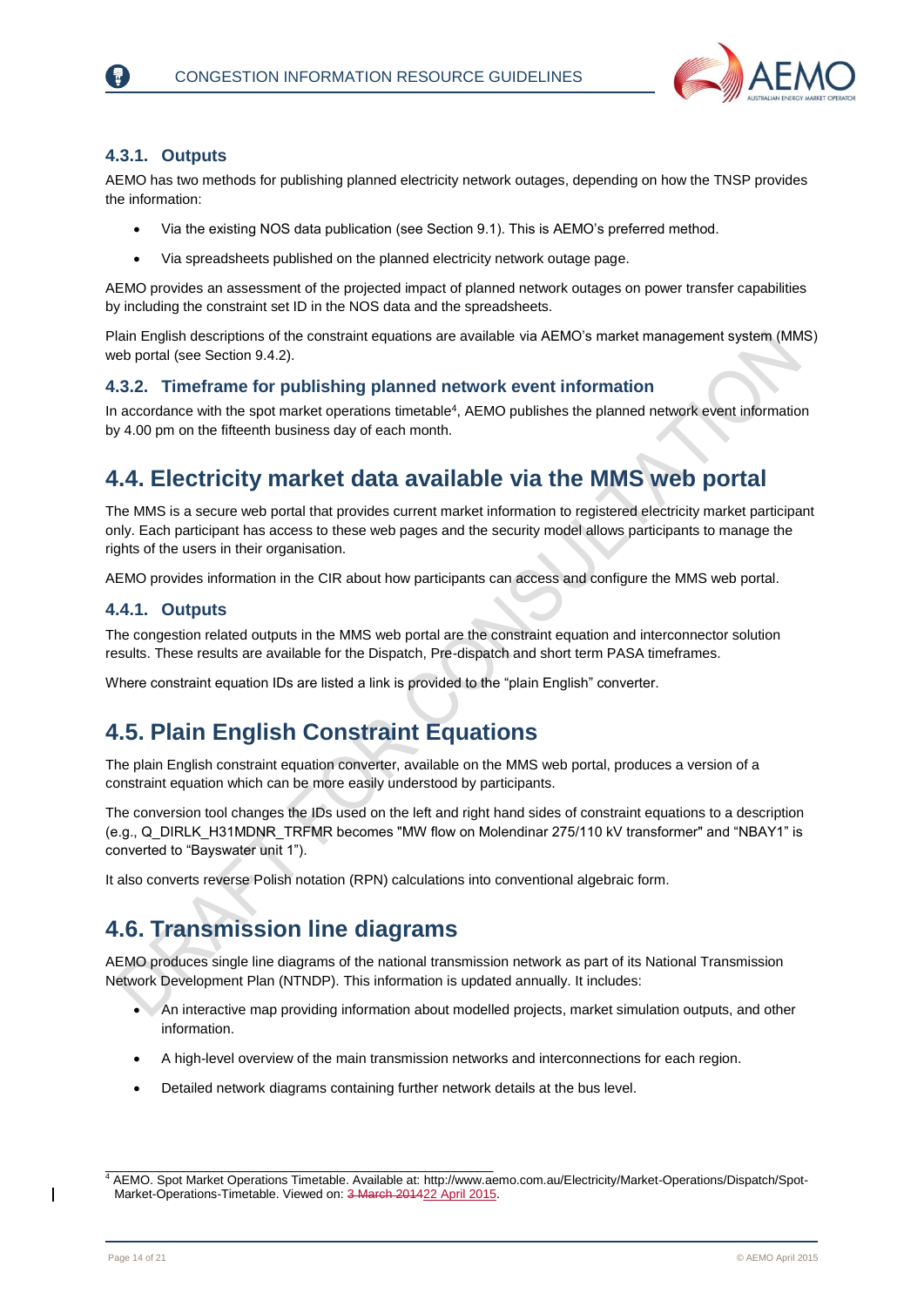

## <span id="page-14-0"></span>5. STATISTICAL REPORTING STREAMS

This section of the CIR contains continuous reporting streams that provide stakeholders with regularly updated specific views of network congestion. The reports provide an analysis of available raw data, to reveal trends in specific reporting areas.

### <span id="page-14-1"></span>**5.1. Comparison of Regional and Locational Prices**

One of the AEMC's 2008 Congestion Management Review recommendations was to amend the Rules to "require AEMO to publish analysis on the extent and pattern of mis-pricing cause by congestion". This requirement is captured in Rule clause 3.7A(b)(2).

This analysis compares the regional reference price at reference nodes and the notional prices at connection points. The resulting Mis-pricing due to Network Congestion report provides an historical analysis of cases when regional and notional prices differed in the presence of network congestion. More information on the calculations used in the report is available via the Mis-pricing Information Resource.

The difference in prices occurs when a generator's dispatched quantity is directly subject to a binding constraint equation. The report ignores the impact due to transmission loss factors as it compares the regional reference price and not the price seen by the generator.

This information may assist market participants to understand and manage risks associated with network congestion.

#### **5.1.1. Outputs**

The information published mainly consists of graphs and tables showing the differences between regional and notional prices for the previous quarter and comparing this to the previous three quarters.

#### **5.1.2. Inputs**

The main input to the Mis-pricing Due to Network Congestion report is the data on the differences between regional and notional prices. Information required to obtain this base data includes:

- A list of all binding constraint equations with one or more scheduled generators, loads, or network service connection points on the left hand side.
- Raw marginal values of binding constraint equations in the dispatch scope.
- Information about the prior outage condition.

The above information is stored in AEMO's MMS database.

#### **5.1.3. Other mis-pricing information**

The raw data for each dispatch interval used to calculate the quarterly Mis-pricing Due to Network Congestion report is provided to all registered participants the following business day via the MMS data model.

### <span id="page-14-2"></span>**5.2. Interconnector Quarterly Performance Report**

NER clause 3.13.3(p) states that AEMO must publish, on a quarterly basis, the following details for each day of the preceding quarter (for all interconnectors):

- Interconnector transfer capability.
- The discrepancy between interconnector transfer capability and the capacity of the relevant interconnector in the absence of outages on the relevant interconnector only.

AEMO satisfies this requirement by publishing:

1. Guidelines to nominalA report on -linterconnector capabilities updated as neededy.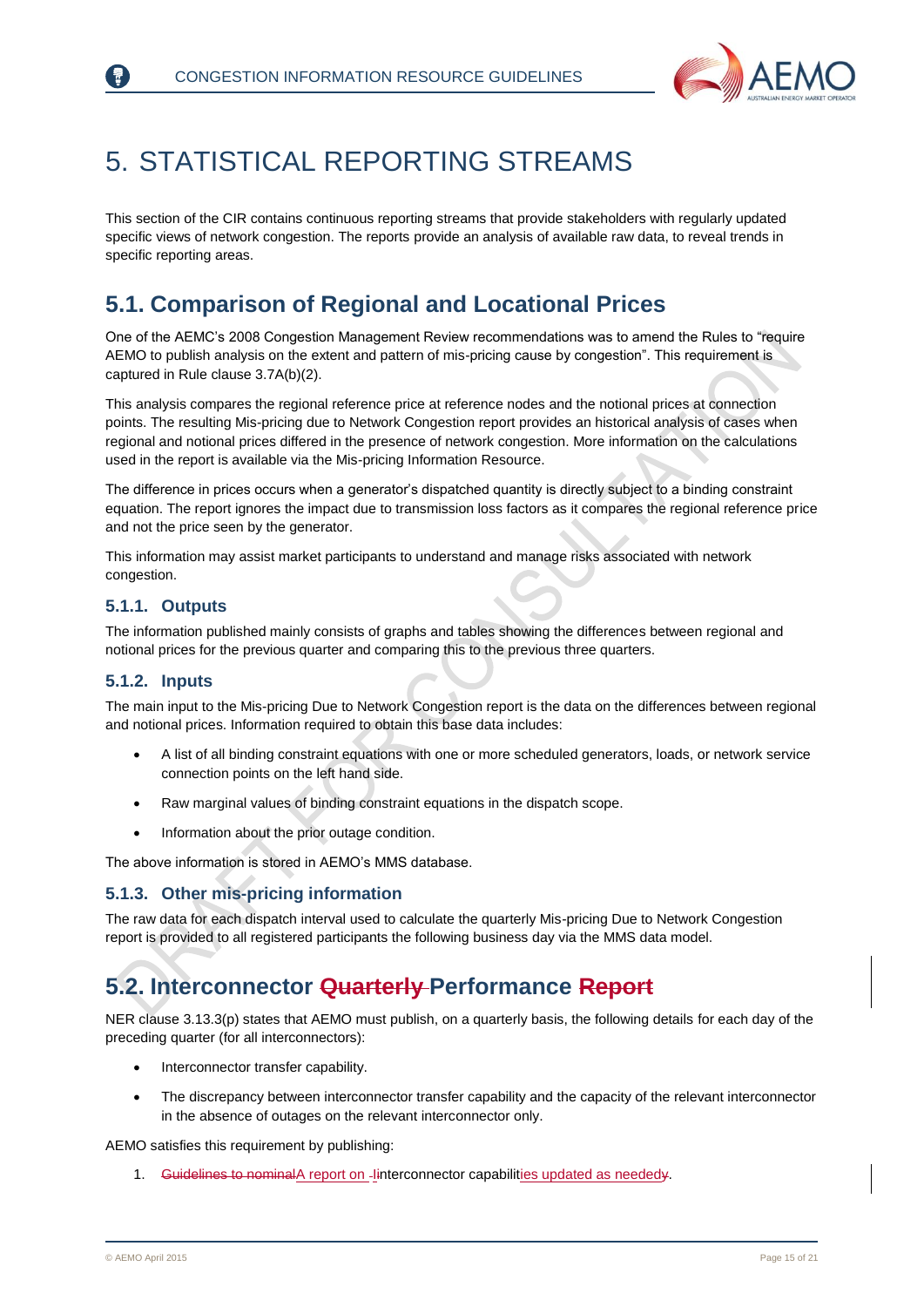

- 2. A dispatch interconnector solution via the MMS data model.
- 3. A table in the monthly constraint report detailing the top binding interconnector limit setters.
- 4. A list of the constraint equations, which set the interconnector limits, published along with the Annual NEM constraint report.

### <span id="page-15-0"></span>**5.3. Interconnector Limits for MT PASA**

This report is published to supplement the MT PASA outputs to meet AEMO obligations with regards to Rule 3.7A.

#### **5.3.1. Outputs**

The key outputs of this report are the forecasts of interconnector capabilities in the MT PASA timeframe. In addition, the report explains various power system characteristics that could determine the power transfer limits of the interconnectors.

#### **5.3.2. Inputs**

The interconnector power transfer capabilities determined in the Reliability LRC<sup>5</sup> calculation of the MT PASA process. These capabilities are determined using constraint equations designed to reflect maximum power transfer capabilities (without taking into account the planned network outages) and use the MT PASA 10% POE demand forecast where the constraint equation contains a demand term.

### <span id="page-15-1"></span>**5.4. Annual Constraint Report**

The main purpose of this report is to provide information to market participants on the performance of constraints and to highlight transmission congestion related issues in the NEM over the previous year.

The report contains, but is not limited to, the major binding/violating constraint equations, timing of major outages, and commentary on these. Where possible this information is represented graphically to highlight trends throughout the reporting year.

The Annual Constraint Report is published annually.

### <span id="page-15-2"></span>**5.5. AEMO Power System Operating Incident Reports**

AEMO produces reports on power system incidents and market incidents. While not all reports are related to congestion, the full list is linked to the CIR for completeness.

### <span id="page-15-3"></span>**5.6. Monthly Constraint Reports**

The Monthly Constraint Report details constraint equation performance and transmission congestion related issues for each month.

The report contains, but is not limited to, major binding constraint equations, investigations of violating constraint equations, usage of the constraint automation, and performance of pre-dispatch constraint equations.

Transmission and generation changes are also detailed along with the number of constraint equation changes made by constraint builders.

\_\_\_\_\_\_\_\_\_\_\_\_\_\_\_\_\_\_\_\_\_\_\_\_\_\_\_\_\_\_\_\_\_\_\_\_\_\_\_\_\_\_\_\_\_\_\_\_\_\_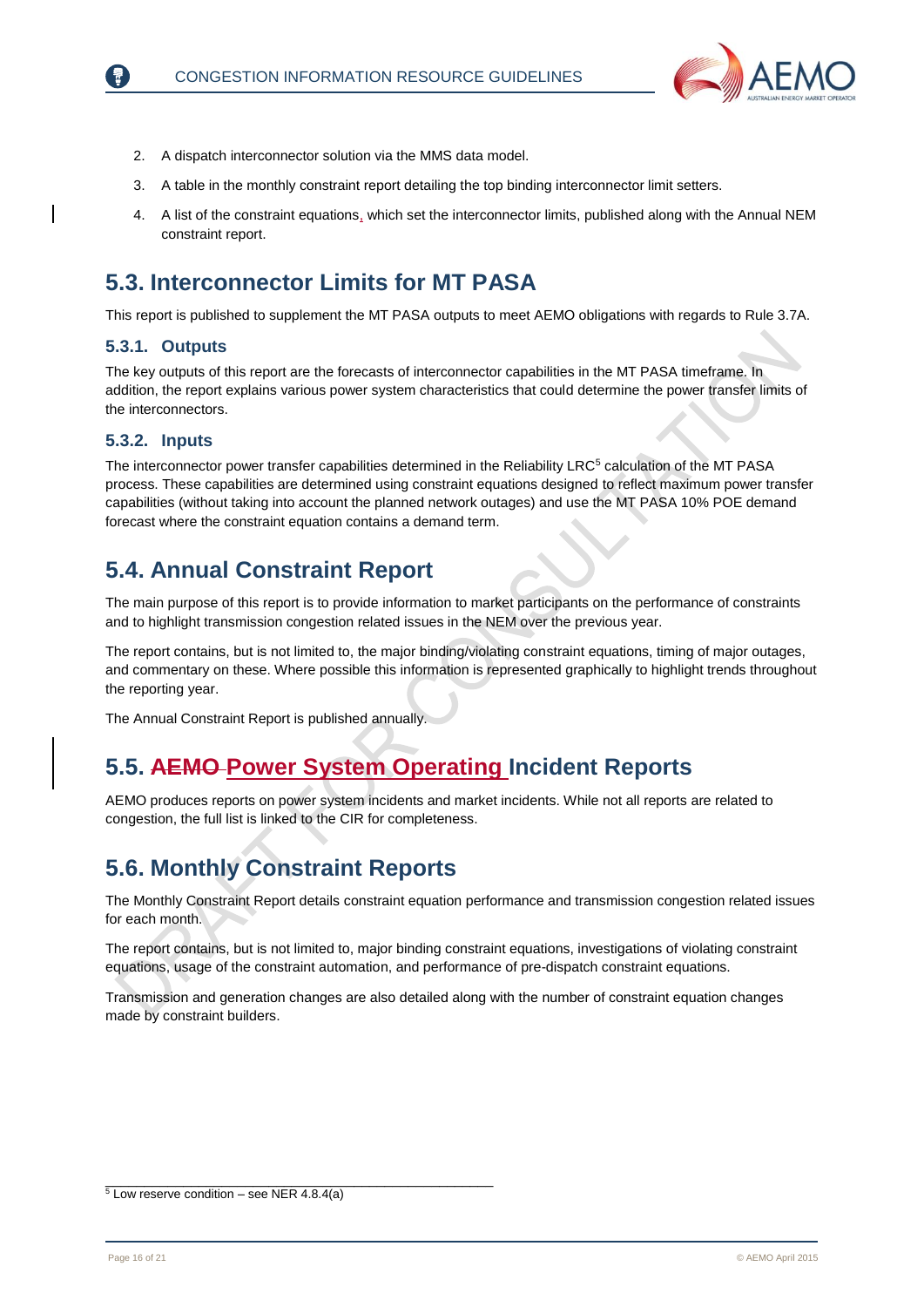

## <span id="page-16-0"></span>6. ISSUES AND TRANSITIONAL ARRANGEMENTS

NEM network congestion management is often the subject of development and change. The Issues and Transitional Arrangements section of the CIR provides users with information pertaining to significant current developments affecting network congestion.

### <span id="page-16-1"></span>**6.1. National Transmission Network Development Plan**

AEMO publishes the NTNDP annually as an indicator of the expected generation and transmission outcomes for the next 20 years.

The planning scenarios used in the NTNDP are based on information obtained through consultation with market participants and include rigid planning practices to account for variables such as the impact of carbon pricing policies and the Federal Government's renewable energy target.

### <span id="page-16-2"></span>**6.2. TNSP Annual Planning Reports**

The NER requires TNSPs to produce an Annual Planning Report, published around mid-year.

In these reports, TNSPs are required to analyse the future operation of their transmission network based on load forecasts developed through consultation with their distributors. Items that can be detailed in the reports are:

- Need for and location of new connection points.
- Forecasts of potential power system constraints and proposals to alleviate these constraints.
- Network assets requiring replacement.

### <span id="page-16-3"></span>**6.3. TNSP network augmentations**

Each TNSP has a list of current and recently completed network augmentation projects on their websites. This information includes details and current status of the project.

The CIR provides links to the relevant website.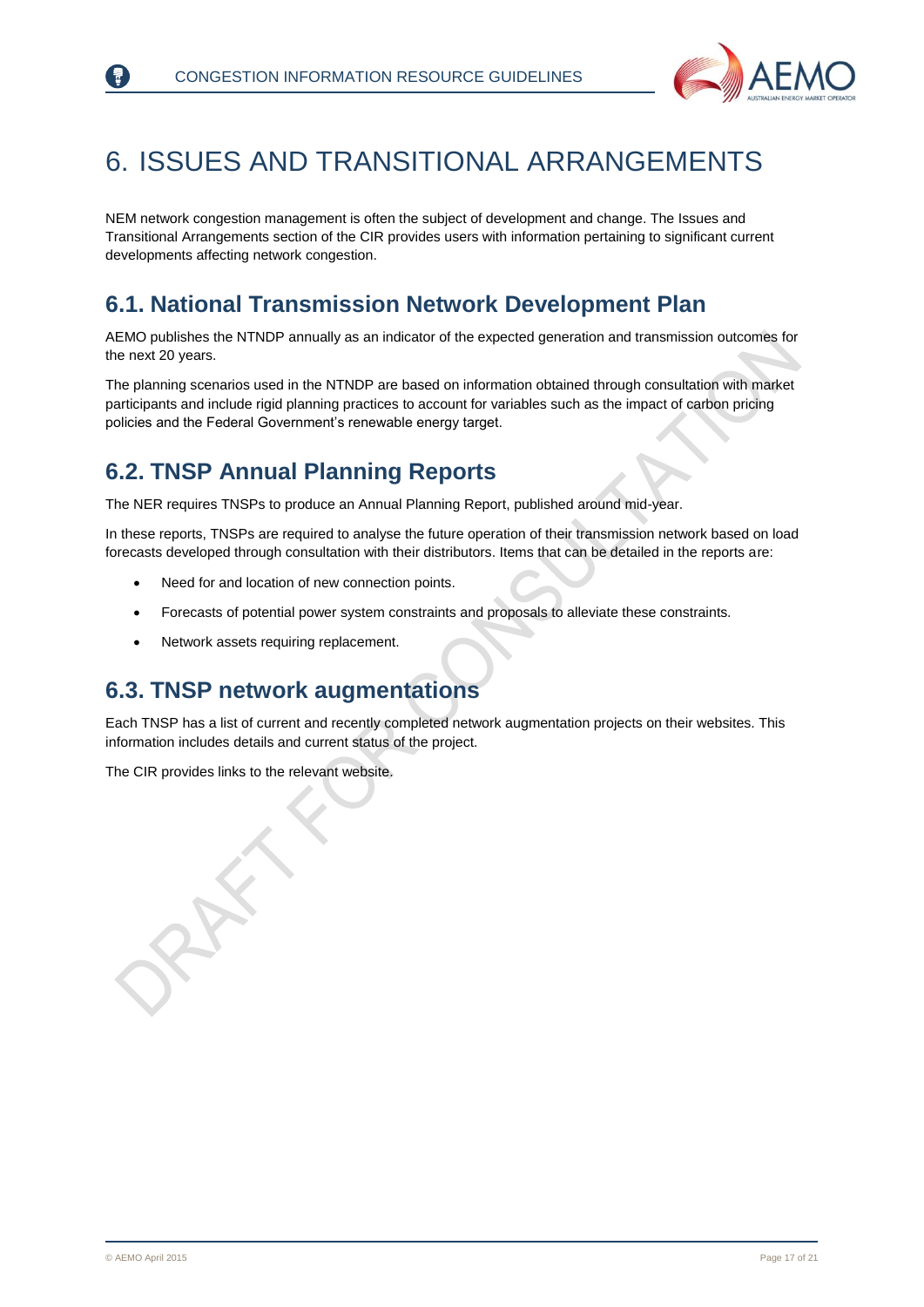

## <span id="page-17-0"></span>7. APPENDIX 1: ITEMS REQUESTED FOR THE CIR

This appendix details items submitted to AEMO as part of its annual CIR consultations from 2010 to 20132014. The current status of each item is indicated.

Items are detailed here for consideration in future versions of the CIR via the process outlined in Section [1.5.](#page-6-1)

<span id="page-17-1"></span>**Table 7-1 — Items requested for the CIR**

₹)

| Year | <b>Completed</b>  | <b>Requested Item Description</b>                                                                                                                                                                       | <b>Comments</b>                                                                                                                                                                                   |
|------|-------------------|---------------------------------------------------------------------------------------------------------------------------------------------------------------------------------------------------------|---------------------------------------------------------------------------------------------------------------------------------------------------------------------------------------------------|
| 2010 | Oct 2011          | NOS Improvements: Recall times/original submit time/time of<br>last change/TNSP.                                                                                                                        |                                                                                                                                                                                                   |
| 2010 |                   | AEMO to work with TNSPs to publish outages via NOS instead<br>of planned network outages.                                                                                                               | Also submitted in 2011 consultation. AEMO<br>is discussing this issue with the TNSPs.<br>TransGrid and Transend are submitting<br>their outages via NOS.                                          |
| 2010 | Sep 2010          | Link CIR to the NTNDP.                                                                                                                                                                                  |                                                                                                                                                                                                   |
| 2010 | Feb 2010          | Report on performance of constraint equations.                                                                                                                                                          | Published as the annual NEM Constraint<br>Report in February 2010.                                                                                                                                |
| 2010 | Cancelled         | Daily report summarising the changes in NOS over past 24<br>hours established.                                                                                                                          | AEMO consulted with the DPRG <sup>6</sup> and both<br>agreed to cancel this in favour of providing<br>NOS data via MMS Data Model.                                                                |
| 2010 | Sep 2010          | Link to incident reports from CIR.                                                                                                                                                                      |                                                                                                                                                                                                   |
| 2010 | Late 2010         | Summated LHS of constraint equations in Dispatch and Pre-<br>dispatch.                                                                                                                                  |                                                                                                                                                                                                   |
| 2010 | Sep 2010          | CIR links to TNSP annual planning reviews.                                                                                                                                                              |                                                                                                                                                                                                   |
| 2010 | <b>Early 2011</b> | Changes to the MMS Web Portal to include the Dispatch / Pre-<br>dispatch / PASA constraint and interconnector results.                                                                                  |                                                                                                                                                                                                   |
| 2010 |                   | Add a heat map display of mis-pricing.                                                                                                                                                                  | This proposal requires significant resources.<br>AEMO is considering the most cost effective<br>way to achieve this.AEMO is looking into<br>how mis-pricing can be displayed most<br>efficiently. |
| 2010 | Cancelled         | Visual image of NEM Outages.                                                                                                                                                                            | This proposal requires significant resources.<br>AEMO is considering the most cost effective<br>way to achieve this.                                                                              |
| 2010 | Cancelled         | Visual image of constraint equations.                                                                                                                                                                   | This proposal requires significant resources.<br>AEMO is considering the most cost effective<br>way to achieve this.                                                                              |
| 2011 | Feb 2012          | Include statistics on outage submit times in the annual<br>constraints report (planned, short notices and unplanned<br>outages). This is different to the statistics on the Planned<br>Network Outages. | Implemented in from the NEM Constraint<br>Report 2011 onwards.                                                                                                                                    |
| 2011 |                   | Include statistics on Planned Network Outages in the longer<br>timeframe (1/3/6/9 months).                                                                                                              | On hold until Planned Network Outages<br>from all TNSPs are in NOS.                                                                                                                               |
| 2011 | Dec 2011          | Report on constraint performance on a monthly basis.                                                                                                                                                    | Monthly Constraint Report released with<br>information on why constraint automation<br>was used and information on violating<br>constraint equations.                                             |
| 2011 | Apr 2011          | Include more network diagrams in the CIR.                                                                                                                                                               | Link provided to NTNDP diagrams.                                                                                                                                                                  |

 $6$  Dispatch Price and Reference Group – now part of the NEM Wholesale Consultative Forum.

\_\_\_\_\_\_\_\_\_\_\_\_\_\_\_\_\_\_\_\_\_\_\_\_\_\_\_\_\_\_\_\_\_\_\_\_\_\_\_\_\_\_\_\_\_\_\_\_\_\_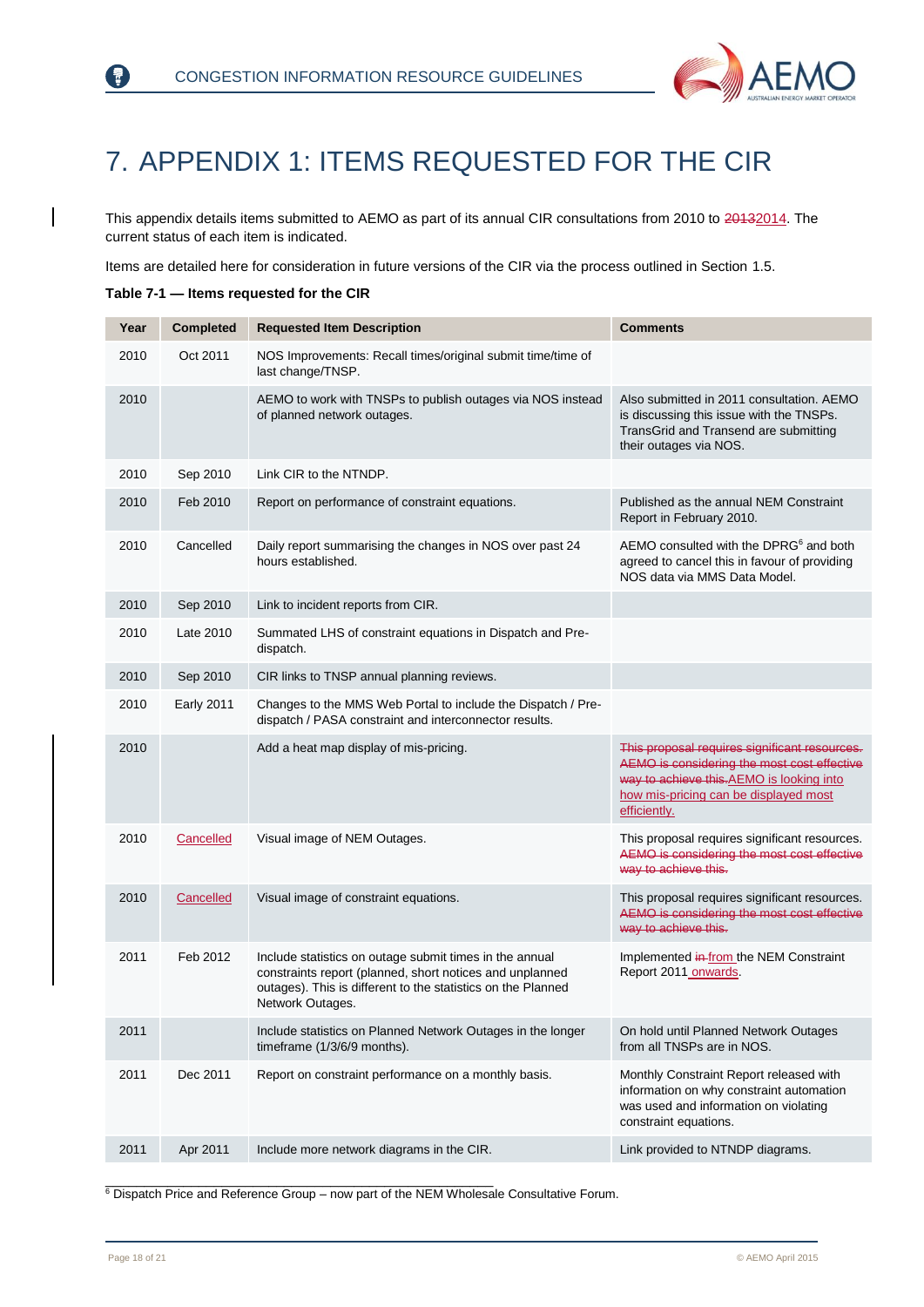0



| Year                | <b>Completed</b> | <b>Requested Item Description</b>                                                                                                                                                                                                                                                                                                                                                                             | <b>Comments</b>                                                                                                                                                                                                                                                                                                                                 |
|---------------------|------------------|---------------------------------------------------------------------------------------------------------------------------------------------------------------------------------------------------------------------------------------------------------------------------------------------------------------------------------------------------------------------------------------------------------------|-------------------------------------------------------------------------------------------------------------------------------------------------------------------------------------------------------------------------------------------------------------------------------------------------------------------------------------------------|
| 2011                | Sep 2011         | Add information on how constraint equations are constructed.                                                                                                                                                                                                                                                                                                                                                  | <b>Constraint Implementation Guidelines</b><br>released.                                                                                                                                                                                                                                                                                        |
| 2011                |                  | Link to MIP data from AER.                                                                                                                                                                                                                                                                                                                                                                                    | This is AER data and is currently not<br>available on their website. When it is<br>available, it will be linked.                                                                                                                                                                                                                                |
| 2011                | Oct 2011         | NOS improvement: add outage change reason.                                                                                                                                                                                                                                                                                                                                                                    | Combined with other NOS improvements                                                                                                                                                                                                                                                                                                            |
| 2011                | Cancelled        | Include statistics on the performance of network ratings in Pre-<br>Dispatch.                                                                                                                                                                                                                                                                                                                                 | Statistics are being determined for specific<br>lines as a part of the dynamic rating<br>forecasting project                                                                                                                                                                                                                                    |
| 2011                | June 2011        | Link to augmentation information from TNSPs.                                                                                                                                                                                                                                                                                                                                                                  |                                                                                                                                                                                                                                                                                                                                                 |
| 2011                | Feb 2012         | Updating the existing video to the new format so it is viewable<br>on more devices.                                                                                                                                                                                                                                                                                                                           |                                                                                                                                                                                                                                                                                                                                                 |
| 2011                | Cancelled        | Additional videos on constraints.                                                                                                                                                                                                                                                                                                                                                                             | Will be addressed in as resources allow.<br>Good suggestions in the CIR 2011<br>consultation: constraint automation<br>examples, dynamic ratings and impacts in<br>pre-dispatch, overview of annual report, use<br>of interconnector limits in ST/MT PASA,<br>ratings in 5 min pre-dispatch, constraint<br>equations with all positive factors. |
| 2011                | Late 2011        | Publish NOS data via the MMS Data Interchange.                                                                                                                                                                                                                                                                                                                                                                | This will allow participants to have old<br>copies of the files to compare with and re-<br>download files.                                                                                                                                                                                                                                      |
| 2011                | Feb 2012         | Publish TER data which includes information on SPD IDs used<br>and whether the rating is dynamic.                                                                                                                                                                                                                                                                                                             | Existing file on website will remain<br>unchanged.                                                                                                                                                                                                                                                                                              |
| 2011                | May 2012         | Publish NOS and TER data via the MMS Data Model.                                                                                                                                                                                                                                                                                                                                                              | This will allow participants to use this data in<br>the same way as any other market data -<br>get historical data and integrate into their<br>own systems.                                                                                                                                                                                     |
| 2012                | Late 2012        | Review resubmit reasons and work with TNSPs to identify any<br>improvements.                                                                                                                                                                                                                                                                                                                                  | TNSPs to review resubmit reasons and<br>provide more appropriate fields where<br>applicable.                                                                                                                                                                                                                                                    |
| 2012                | November<br>2012 | Discuss with TNSPs what additional information can be<br>provided on reasons for outages.                                                                                                                                                                                                                                                                                                                     | Reason field which indicates<br>Commissioning or Maintenance to be added<br>to NOS data.                                                                                                                                                                                                                                                        |
| 2012                | June 2012        | Provide a link to the already published constraint equation<br>result data.                                                                                                                                                                                                                                                                                                                                   |                                                                                                                                                                                                                                                                                                                                                 |
| 2012<br>and<br>2013 |                  | Provide in a user friendly form in the CIR:<br>Currently invoked constraint equation results.<br>Constraint equations binding now and in pre-dispatch<br>$\bullet$<br>period.<br>Identification of generators/interconnectors impacted by<br>$\bullet$<br>each binding constraint equation.<br>Identification of which constraint equations are the limiting<br>$\bullet$<br>factors on interconnector flows. | Updated with Private Generators Group<br>(PGG) request in 2013 CIR.                                                                                                                                                                                                                                                                             |
| 2012                | Cancelled        | Provide Plain English descriptions outside the web portal.                                                                                                                                                                                                                                                                                                                                                    | The Plain English converter is required to<br>be in the web portal for IT security reasons.<br>To remove it would require a change in<br>policy and IT development time to move.                                                                                                                                                                |
| 2012                |                  | Consolidate Constraint Implementation Guidelines with FCAS<br>constraint Equations and SO_OP_3709.                                                                                                                                                                                                                                                                                                            | Planned for completion in 20142015.                                                                                                                                                                                                                                                                                                             |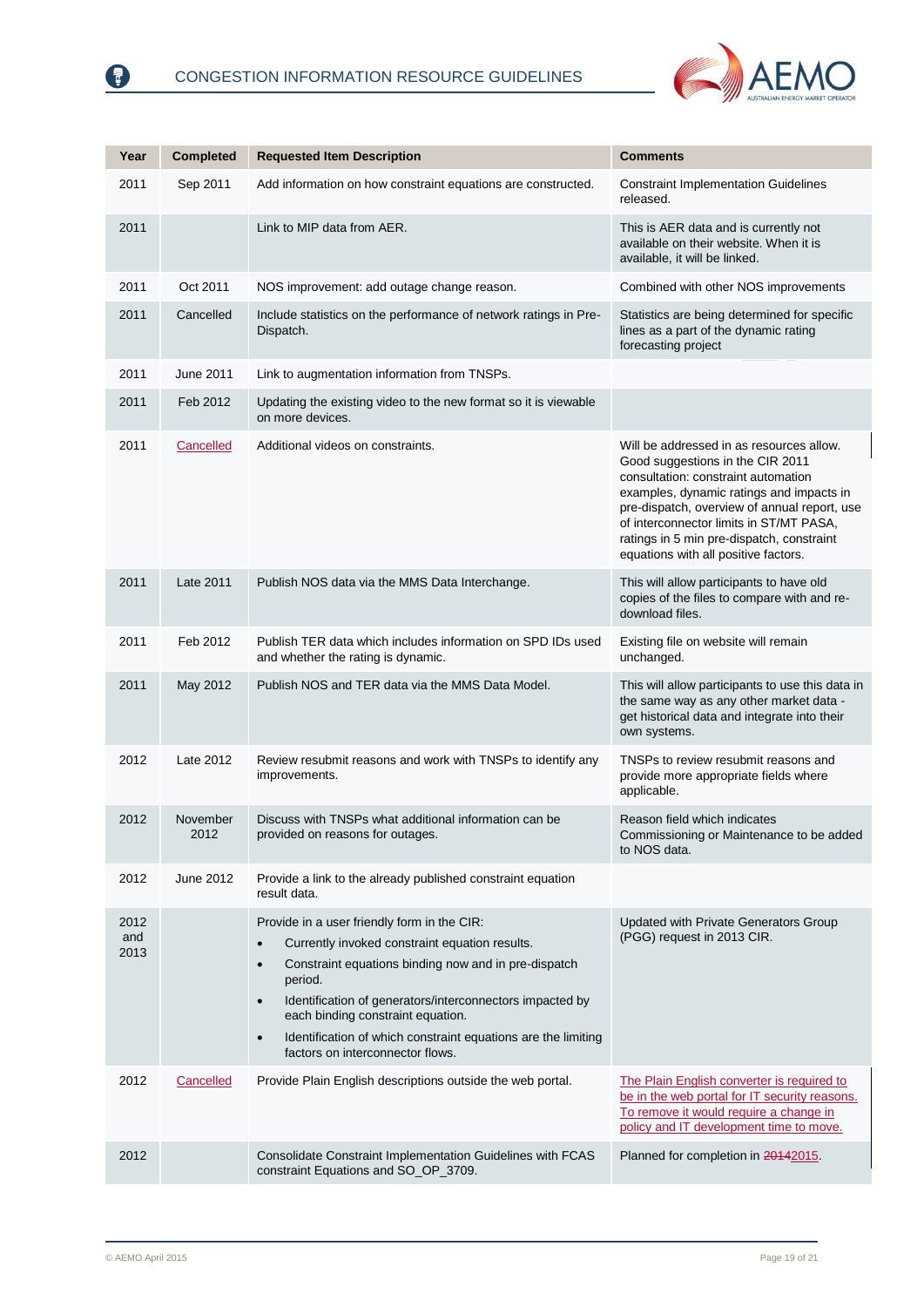$\lambda$ 



| Year | <b>Completed</b> | <b>Requested Item Description</b>                                                                                                          | <b>Comments</b>                                                                          |
|------|------------------|--------------------------------------------------------------------------------------------------------------------------------------------|------------------------------------------------------------------------------------------|
| 2012 | November<br>2012 | Publish mis-pricing information in near real time.                                                                                         |                                                                                          |
| 2012 | May 2013         | Provide dynamic rating values to participants in near real time.                                                                           |                                                                                          |
| 2012 | February<br>2013 | Modify constraint report to identify top market impact<br>constraints by region.                                                           | Included in from the 2012 Constraint Report<br>onwards.                                  |
| 2012 | November<br>2012 | AEMO planning team to publish market simulations on<br>assessing the use of NSCAS to relieve the 10 most critical<br>constraint equations. | Published on AEMO's website.                                                             |
| 2013 |                  | Provide a table of current outages along with the<br>generators/interconnectors on the LHS of the invoked<br>constraint equations.         |                                                                                          |
| 2013 | Cancelled        | Extended pre-dispatch to assist TNSPs managing outages.                                                                                    | AEMO to discuss other options for<br>achieving the same outcome with the<br><b>TNSPs</b> |
| 2013 | November<br>2013 | Add TNSP identifier to the published NOS data.                                                                                             |                                                                                          |
| 2013 | May 2014         | Reduce the size of the local price tables to only include those<br>LHS terms that are affected by a constraint equation.                   |                                                                                          |
| 2013 | Cancelled        | Add a FCAS requirement table for 5-minute pre-dispatch.                                                                                    | Little benefit defined for this change.                                                  |
| 2013 |                  | Publish the NRM_DI_AMT (used in the calculated of the<br>automated negative residue constraint equations) in the MMS<br>data model.        | Planned for November 2014 May 2015.                                                      |

€